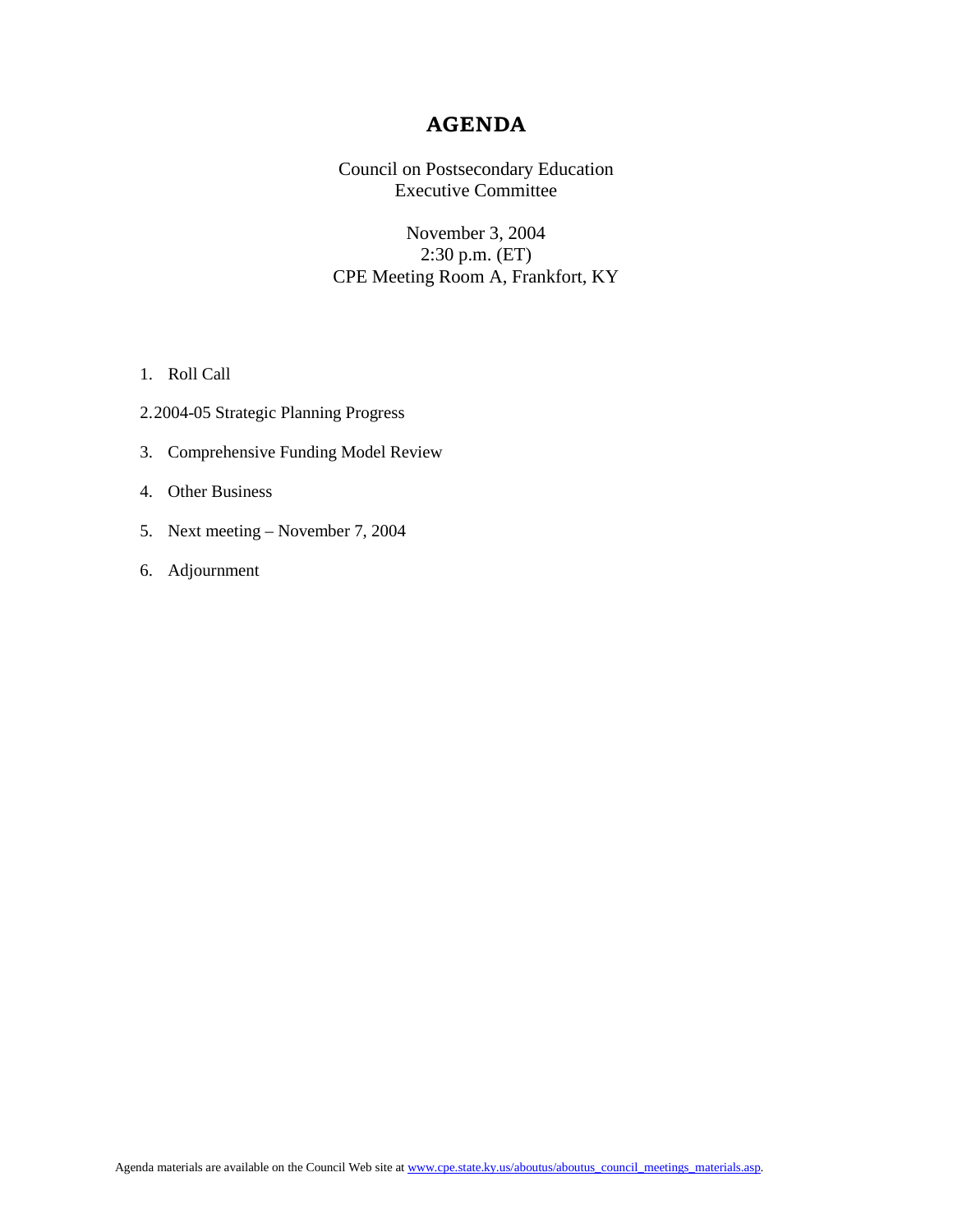Council on Postsecondary Education Executive Committee Meeting November 3, 2004

# 2004-05 Strategic Planning Process

Progress Report

*Earlier this year, the Council began a process for updating the public agenda and related action plans for Kentucky's system of postsecondary and adult education. This progress report highlights activities that have taken place over the last few months and lays out a preliminary set of policy issues for discussion with the Council, the presidents, and other partners as we begin development of a revised agenda to guide our work over the coming years.* 

## **What We've Been Doing**

*Current Assessment—*Council staff completed a comprehensive analysis of demographic, economic, and education data as background to the strategic planning process. The analysis included:

- A review of regional and statewide data from 1997 to the present, which culminated in a statewide data book and regional profiles that were shared at the regional forums.
- Results from *Measuring Up 2004*—the national report card on postsecondary education—which provided valuable information on Kentucky's recent progress and continued challenges in relation to the top performing states.

The National Center for Higher Education Management Systems, the Kentucky Long-Term Policy Research Center, and Council staff are wrapping up work on projections of enrollment, retention, and graduation rates needed for Kentucky to reach the national average by 2020.

*Trusteeship Conference—*The Governor's Conference on Trusteeship served as the official kickoff event for the planning process. Peter Ewell, a leading accountability expert from the National Center for Higher Education Management Systems, presented Kentucky's *Measuring Up 2004* results for members of SCOPE and conference participants. Steve Kay, a professional facilitator, guided breakout discussions mirroring the format of the regional forums.

*Regional Forums—*Nine regional forums were held between September 29 and October 27 to solicit public input:

September 29, Covington October 4, Louisville October 12, Prestonsburg October 13, Manchester October 14, Lexington October 19, Ashland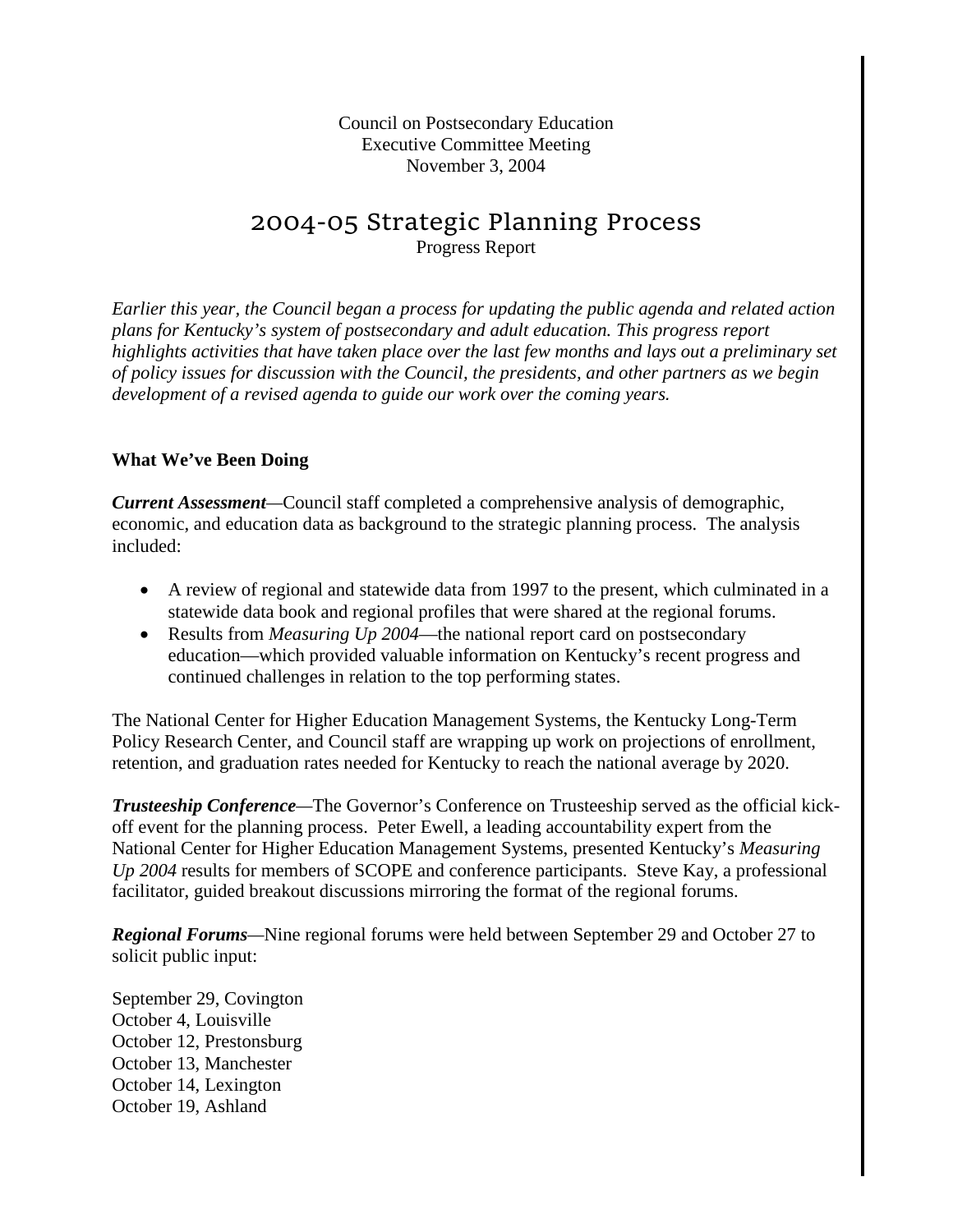October 25, Paducah October 26, Madisonville October 27, Glasgow

Attendance at the forums ranged from 25-125. Steve Kay, a consultant with the Lexington firm Roberts and Kay, facilitated the meetings. Governor Ernie Fletcher attended the forum in Glasgow.

*On-line Survey—*To complement the regional forum discussions, we have posted an on-line survey to solicit additional advice and comment. Forum participants, invitees who were unable to attend the forums, and other interested individuals are welcome to share their ideas.

*Meetings with Editorial Boards and Others—*While touring the state to conduct the regional forums in September and October, Council President Tom Layzell, individual Council members, and staff took the opportunity to meet with editorial boards, rotary clubs, and other local groups to discuss the planning process.

## **What We're Learning**

Our review of data about Kentucky's standings and system performance, our conversations with governing board members and state and campus leaders, our regional forum discussions with individuals across the Commonwealth, our daily interactions with colleagues and partners—all of these sources suggest we have made tremendous progress in addressing many of the issues identified in our current public agenda. Nevertheless, most of these issues still need our sustained attention and commitment. Furthermore, there may be a need to direct greater emphases and resources toward challenges that have recently arisen or that Kentucky postsecondary education has not systematically addressed in the early phases of reform.

Examples of continuing challenges:

- Not enough high school graduates and adult learners are prepared for postsecondary study.
- Too many people in Kentucky think that college isn't for them or within reach.
- Kentucky is losing ground in its efforts to keep college affordable for all students.
- There is still too much "leakage" in the system (i.e., students are dropping out before obtaining a postsecondary credential).
- Low educational attainment of Kentucky's populace continues to plague the Commonwealth.

Examples of challenges where even greater attention may be needed:

- There are wide achievement gaps among subgroups—by race and ethnicity, gender, region, and income.
- Current teaching, learning, and support systems are not adequately meeting the needs of all students.
- Regional occupational outlooks suggest that, without intervention, most of the new jobs created will not require college degrees.
- Promotion of life-long learning and certificate and degree completion is an overarching concern.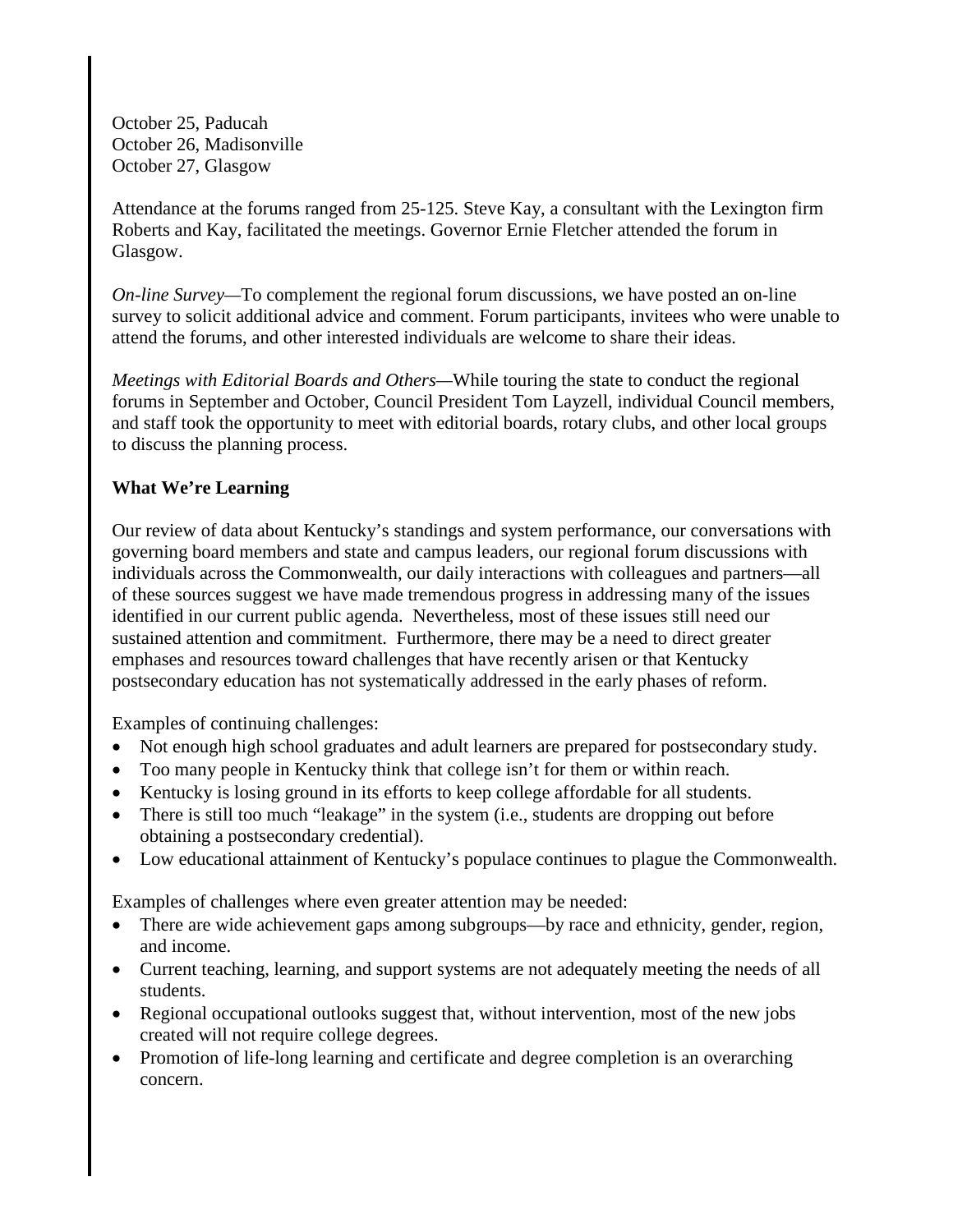• The state lacks a sufficient research base to address growing health concerns, help create good jobs that build a robust economy, and support community growth, vitality, and other issues facing regions across the Commonwealth.

Appendix A, entitled "What We're Learning," is a more comprehensive discussion outline that describes the recent progress, current challenges, and policy issues for postsecondary education.

## *Five Questions: The Sequel*

In the early phases of reform, the postsecondary community focused its energy, attention, and resources on these five questions:

- 1. Are more Kentuckians ready for postsecondary education?
- 2. Are more students enrolling?
- 3. Are more students advancing through the system?
- 4. Are we preparing Kentuckians for life and work?
- 5. Are Kentucky's communities and economy benefiting?

At this juncture in the planning process, our analyses and discussions confirm that the policy directives embedded in these five questions are as relevant moving forward as they were seven years ago; these were the right five questions at the time reform began. However, the Council staff believes the addition of a sixth question and some minor refinements to the existing questions would best capture the essence of the work that lies ahead. The Six Questions that might best represent the policy issues described in the attached "What We're Learning" discussion outline are:

- 1. Are Kentuckians of all ages prepared for postsecondary education?
- 2. Is Kentucky postsecondary education affordable for students?
- 3. Are more students enrolling and advancing through the system?
- 4. Are more students earning certificates and degrees?
- 5. Are we preparing graduates for life and work in Kentucky?
- 6. Are Kentucky's communities and economy benefiting?

### **What's Next**

The discussion outline in Appendix A, along with the advice and comments of Council members, presidents, and others in early November will guide the development of a draft public agenda and statewide action plan. These companion documents are described below:

*The Public Agenda…*

- *Communicates the critical set of state issues and challenges requiring the sustained attention and capacity of Kentucky's postsecondary education system.*
- *Demonstrates the ongoing commitment to improving the lives of Kentuckians and the economic prosperity of the state.*
- *Transcends terms of office, political divisions, and institutional loyalties.*
- *Engages all Kentucky colleges and universities.*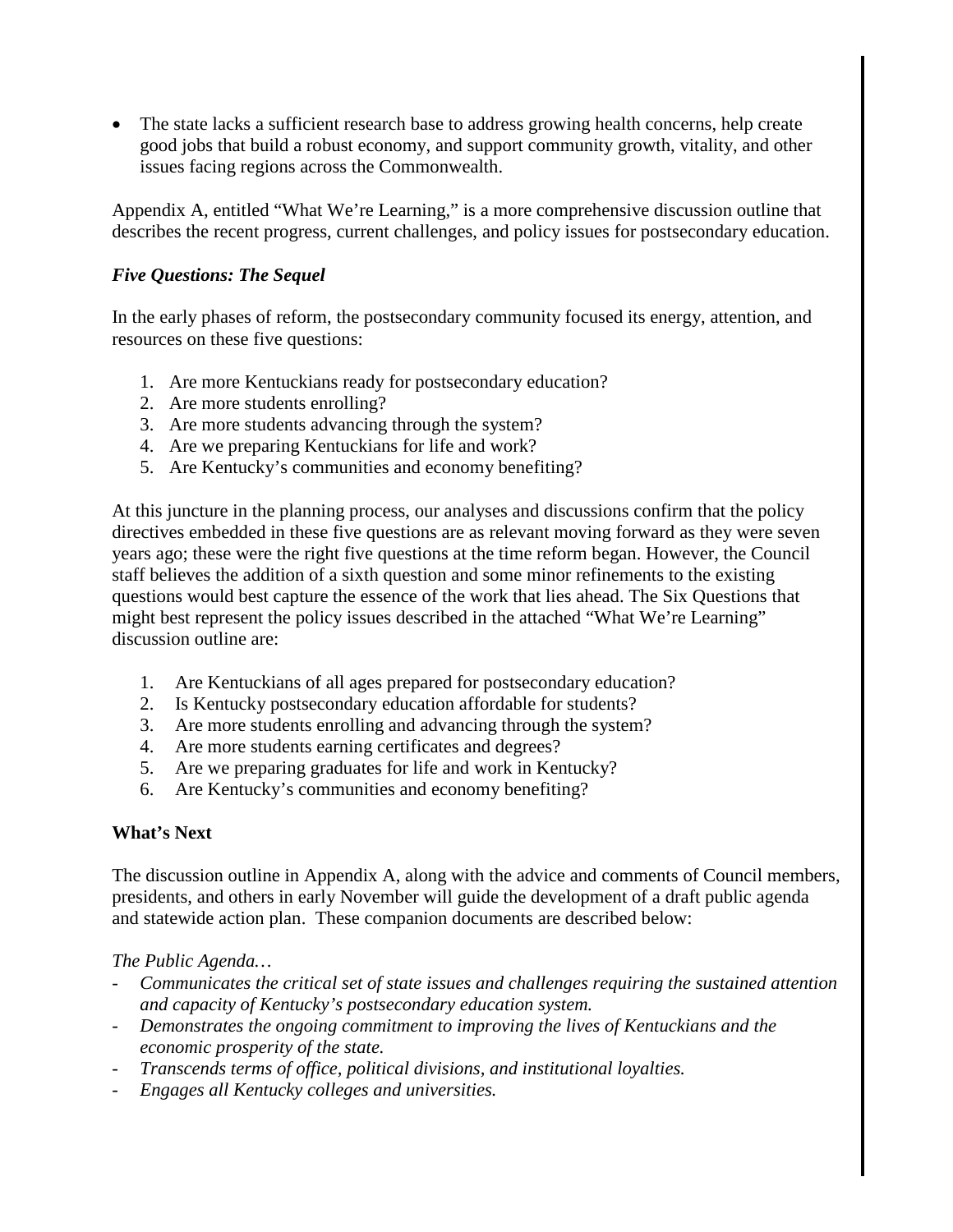- *Builds on current statewide efforts for education reform and on current adult and postsecondary education initiatives directed by the current public agenda.*

*The Statewide Action Plan…*

- *Outlines recent progress and the challenges ahead.*
- *Provides broad policy direction for advancing the public agenda over the next four years.*
- *Has easily understood key indicators and benchmarks to gauge progress.*
- *Encourages a collaborative approach within the system and with reform partners across the Commonwealth.*

The Council's Executive Committee and the presidents will review a first draft at their respective December 1 meetings. Changes resulting from those conversations will be made quickly so that by early December, we will have a discussion draft for wide distribution to all major constituents, including:

- Strategic Committee on Postsecondary Education
- Other key executive and legislative branch members and their staffs
- Institutional board members and campus leaders including administrators, faculty, staff, and students
- Regional forum participants and invitees, including business, labor, government, and community leaders

The Council staff also will post the discussion draft to the Council Website for easy access to the postsecondary community, policy makers, and the general public.

To complement these state-level documents, the Council staff is in the process of developing a summary of regional issues for each of the "Can We Talk?" forums, based on the staff's data assessments and the forum discussions. These summaries, which will be broadly distributed in early 2005 for review, will help guide the development of institutional action plans in the next planning phase, which will take place from March through July 2005. Draft guidelines for this phase of the process will be shared with Council members and presidents in December or January.

Appendix B includes the planning process timelines outlined several months ago and distributed at the September Council meeting. We are on course to meet these deadlines.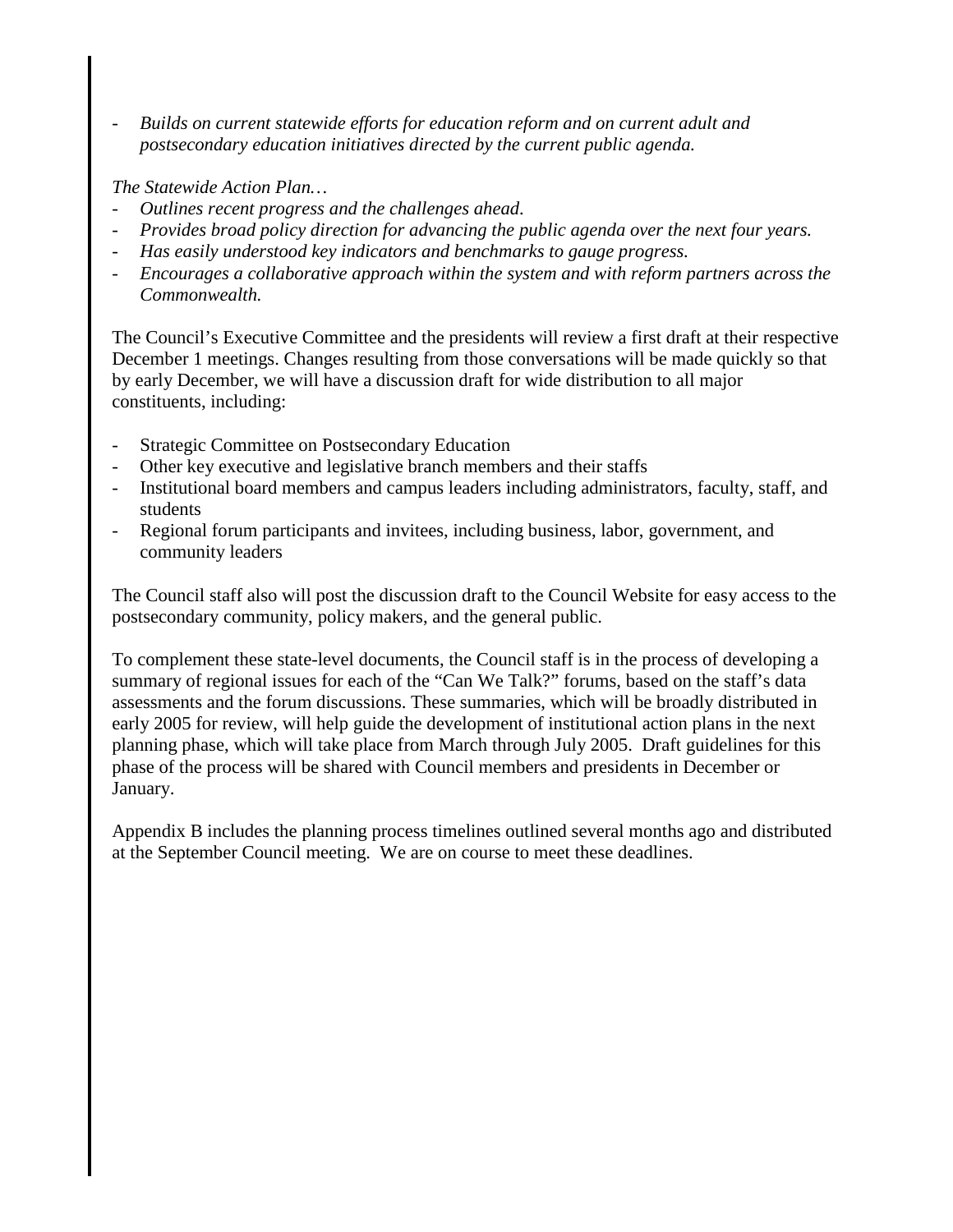Staff preparation by Sue Hodges Moore and Melissa McGinley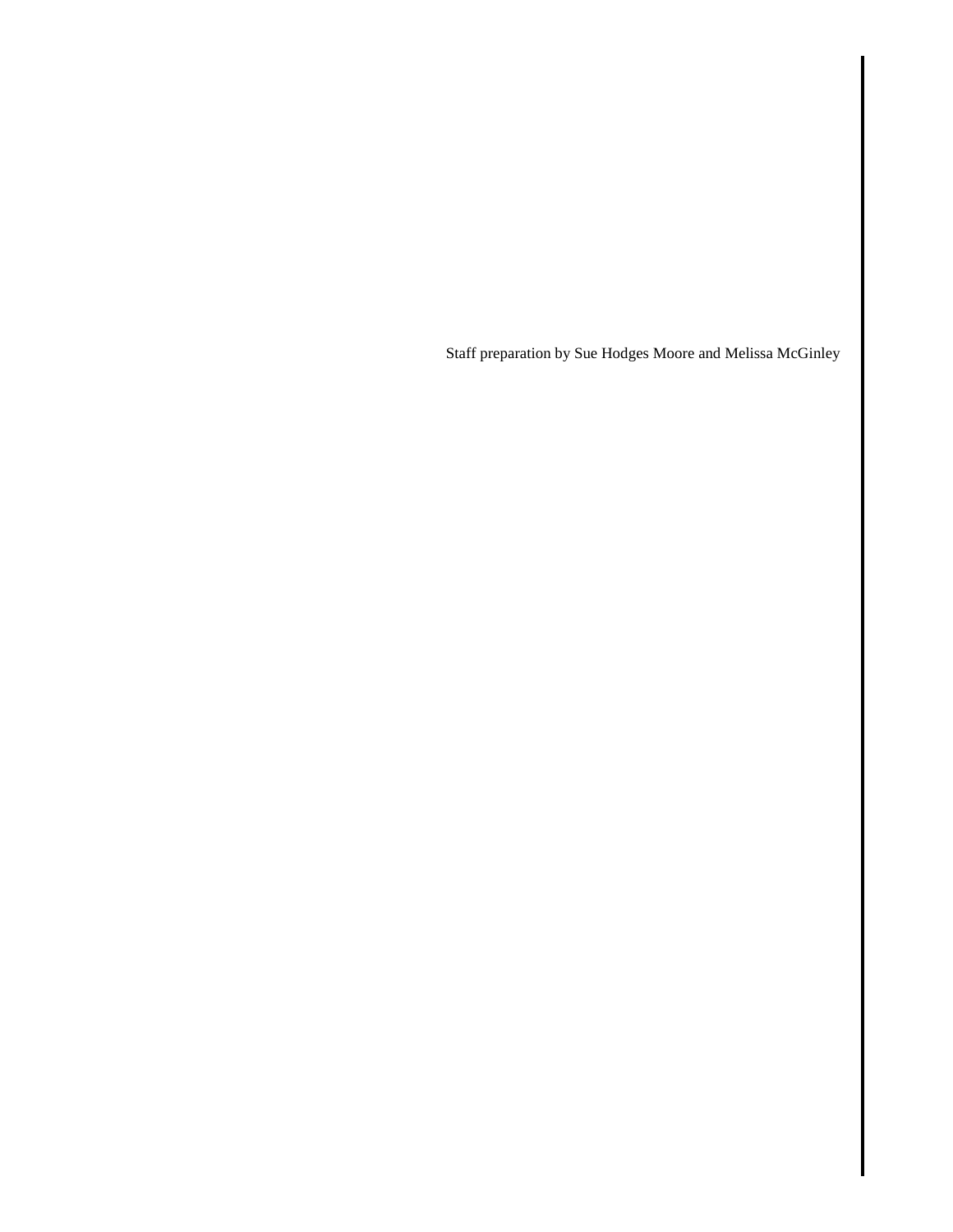#### **"What We're Learning" Developing a Public Agenda and Statewide Action Plan for Kentucky Postsecondary Education**

#### **PREPARATION FOR POSTSECONDARY EDUCATION**

#### *PROGRESS*

#### **Reform efforts to date show that:**

- Adult education enrollment has increased 135 percent in four years.
- Kentucky had the highest increase in the nation in the percent of adults with a high school credential from 1990-2000.
- More  $8<sup>th</sup>$  graders are scoring well on national assessments than a decade ago.
- More high school students are taking the right courses for college; since 1998, the number of dual enrollment courses taken in high school nearly tripled, and the number of AP courses almost doubled.

#### *CHALLENGES*

#### **Data analyses and planning discussions suggest that:**

- Minority and low-income students are not taking challenging courses in high school or scoring as well on standardized tests.
- Adult education enrollment represents only 12 percent of adults at lowest literacy levels.
- Too many high school graduates entering college are not adequately prepared; 30 percent score 18 or less on the ACT, compared to 26 percent nationally.
- Only 62 percent of  $7<sup>th</sup> 12<sup>th</sup>$  graders are taught by qualified teachers, compared to 81 percent in topperforming states (as reported in *Measuring Up 2004*).
- Compared to top performing states, middle and high school students are performing poorly on national assessments, including the National Assessment of Education Progress, Advanced Placement exams, and the ACT.

### *SUGGESTED POLICY ISSUES*

- Greater participation in adult education programs and increased production of GED graduates.
- More explicit information from the postsecondary community about what it takes to succeed in college.
- Smoother transition from high school and GED programs to college through closer alignment of the secondary, adult, and postsecondary systems.
- Postsecondary involvement in high school restructuring efforts.
- Broader availability of Advanced Placement and dual enrollment/credit opportunities.
- Increased access to programs and services that help students perform well on college entrance examinations.
- Strengthened teacher and educational leader preparation and professional development programs at all education levels, from early childhood to adult education.
- Expanded efforts to recruit a diverse teaching force and to keep good teachers working and living in Kentucky.
- More concerted effort to close the achievement gap and increase college-going among all subpopulations of students.
- Strengthened K-12 guidance counseling to provide early college awareness and planning.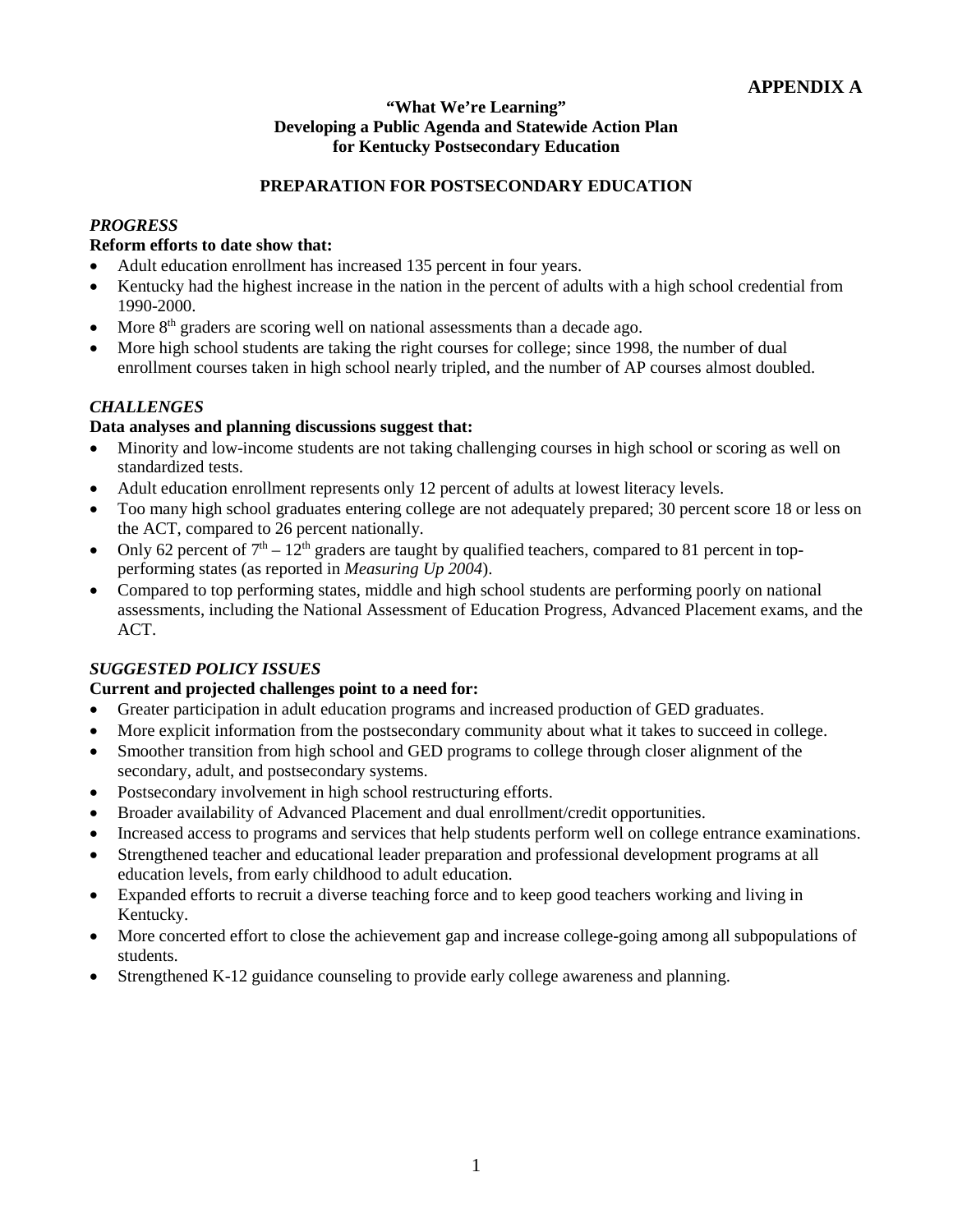#### **AFFORDABILITY**

#### *PROGRESS*

#### **Reform efforts to date show that:**

- Kentucky ranks 14<sup>th</sup> among states in providing affordable postsecondary education opportunities, according to *Measuring Up 2004*.
- Average tuition and fees at Kentucky institutions in 2003-04 were 25 percent below the national average.
- Cost of public postsecondary education as a percent of family income is unchanged from a decade ago.

#### *CHALLENGES*

#### **Data analyses and planning discussions suggest that:**

- While college in Kentucky remains affordable compared to other states, it is losing ground. The state's ranking in overall affordability slipped from 8 to 14 from 2002 to 2004.
- Tuition and fees have increased on average 7.5 percent per year over the last decade.
- 83 percent of GED examinees make less than \$10,000 a year.
- Financial aid is not available for students enrolled part-time, a barrier for adults in the workforce.
- Better information is needed about net college costs and affordability to make good policy decisions.

#### *SUGGESTED POLICY ISSUES*

- More integrated and aligned policies governing financial aid, tuition, and state appropriations aimed at reducing financial barriers for students and increasing institutional capacity to meet the educational needs of the state.
- Mutually supporting efforts among the policy-making bodies that have responsibilities in the area of student affordability.
- Improved communications with prospective students and their families about financial aid opportunities and net college costs to dispel common misperceptions about higher education affordability.
- Expanded grant programs and low-interest/forgivable student loans that address workforce demands and the needs of underserved populations.
- Incentives for students to take a rigorous high school curriculum.
- Better access to financial aid for GED graduates and part-time and transfer students.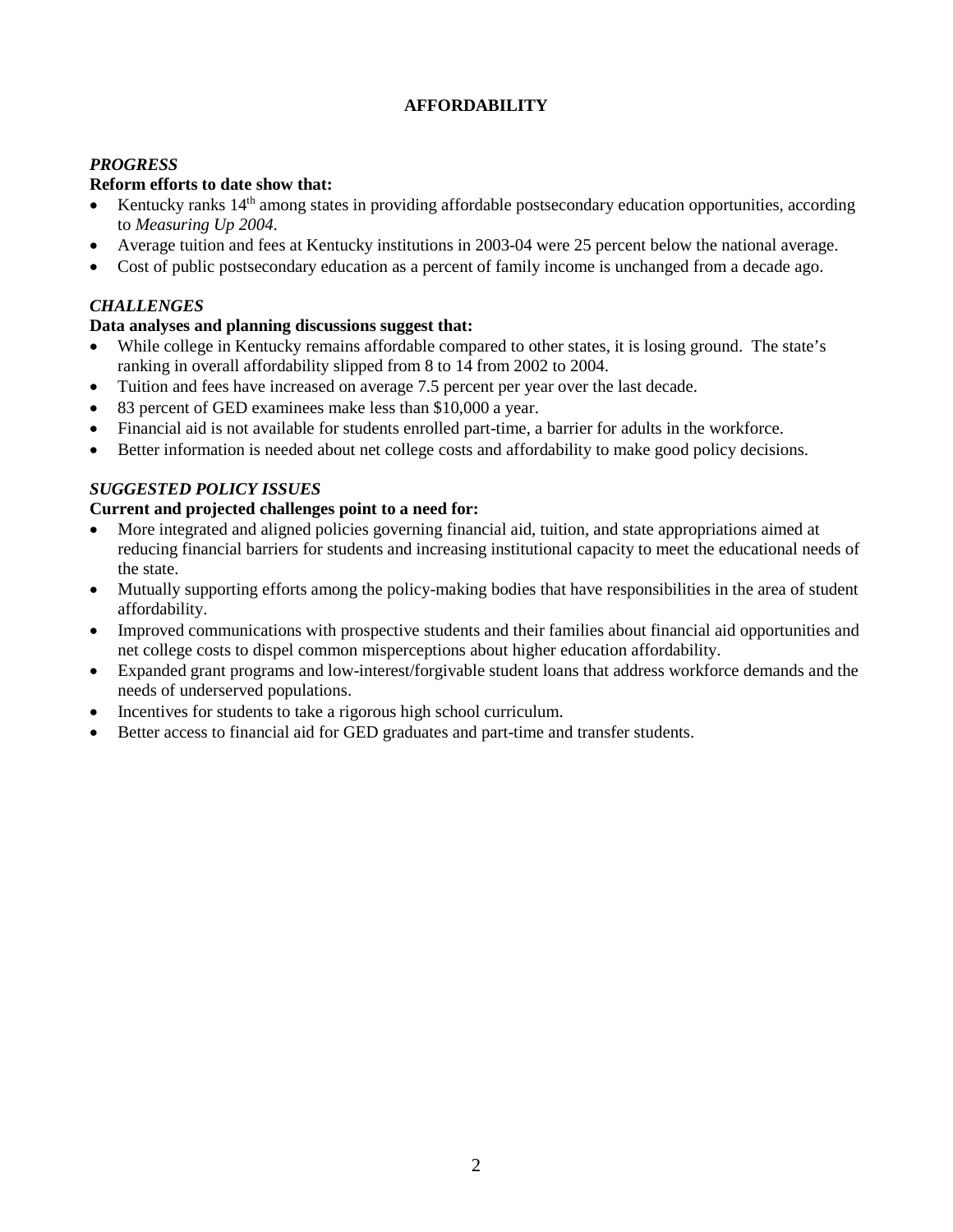#### **PARTICIPATION AND PROGRESSION**

#### *PROGRESS*

#### **Reform efforts to date show that:**

- Since 1998, total enrollment in postsecondary education increased 25 percent.
- The number of adult education students transitioning to college increased from 12 percent in 1998 to 22 percent in 2003.
- For the first time, the college-going rate of  $9<sup>th</sup>$  graders exceeds the national average, up from 34 to 38 percent over the last decade.
- The proportion of Kentucky resident African Americans in the student body has increased at both the undergraduate and graduate levels from 1995 to 2003.
- During that same period, the college participation rate of minority ethnic students rose from 15 to 32 percent.

#### *CHALLENGES*

#### **Data analyses and planning discussions suggest that:**

- Too many people in Kentucky think college is out of reach or irrelevant.
- The college participation rate of both young and working-age adults is low compared to the top-performing states; minority and low-income students are much less likely to go to college than white, affluent students.
- The proportion of degree-seeking freshmen returning their second year is relatively unchanged over the last six years.
- The number of students transferring from two-year to four-year institutions was lower in 2003 than in 1998.

#### *SUGGESTED POLICY ISSUES*

- Expanded outreach efforts at the state and grassroots level that focus on underserved regions and populations to increase the number of Kentuckians who value and pursue postsecondary education.
- Accelerated efforts to help more GED graduates transition to postsecondary education.
- Expanded capacity to serve more students more effectively and with fewer resources through course redesign and new instructional models.
- Better coordination of distance education programs, technologies, and faculty support services.
- Creative use of alternative methods of program delivery—such as weekend and evening courses. competency-based instruction, and institutional collaboration—that meet regional needs and lead to certifications and degrees.
- Concentrated efforts across the postsecondary system to strengthen the guidance and support provided to on-campus and distance education students.
- Incentives and encouragement for students to transfer from a two-year to a four-year institution.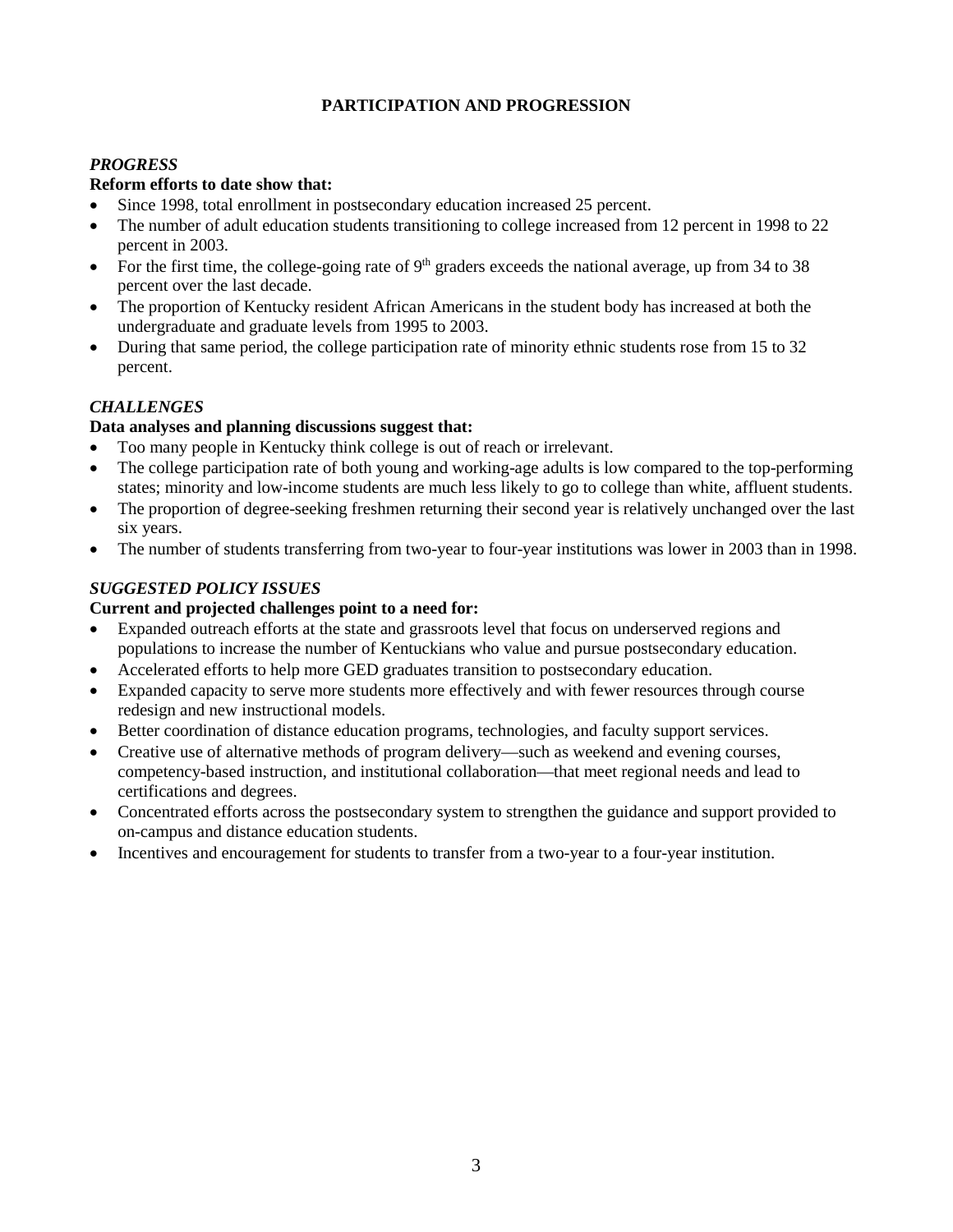### **DEGREE AND CERTIFICATE PRODUCTION**

### *PROGRESS*

#### **Reform efforts to date show that:**

- At the state's public universities, the systemwide six-year graduation rate rose from 36.7 percent in 1998 to 45.3 percent in 2003.
- Kentucky is among the fastest improving states on the proportion of students completing certificates and degrees relative to the number enrolled.
- The proportion of degrees conferred in 2003 to Kentucky resident African Americans was 5.8 percent, up from 4.4 percent in 1995.

#### *CHALLENGES*

#### **Data analyses and planning discussions suggest that:**

- More baccalaureate degrees are needed to reach the national average in educational attainment by 2020 (number to be determined).
- For every  $100.9<sup>th</sup>$  graders, only 15 complete a degree.
- Kentucky's graduation rate remains well below the national rate: 45.3 percent of first-time, full-time college students complete a degree within six years, compared to 54.3 percent nationally.
- Kentucky ranks  $47<sup>th</sup>$  in the nation in the percent of the adult population with a four-year degree or higher.
- Most growth in credentials awarded is at the certificate level.
- More graduate and professional degree production is needed to spur economic development, sustain vital communities, and provide professional services to Kentucky's people.

#### *SUGGESTED POLICY ISSUES*

- Expanded capacity of the system to produce more certificate and degree holders in Kentucky.
- More collaboration with state and local partners to address workforce shortages in targeted regions and in degree areas (undergraduate and graduate) that support economic development.
- Institutional financial incentives and rewards linked to timely graduation and degree completion.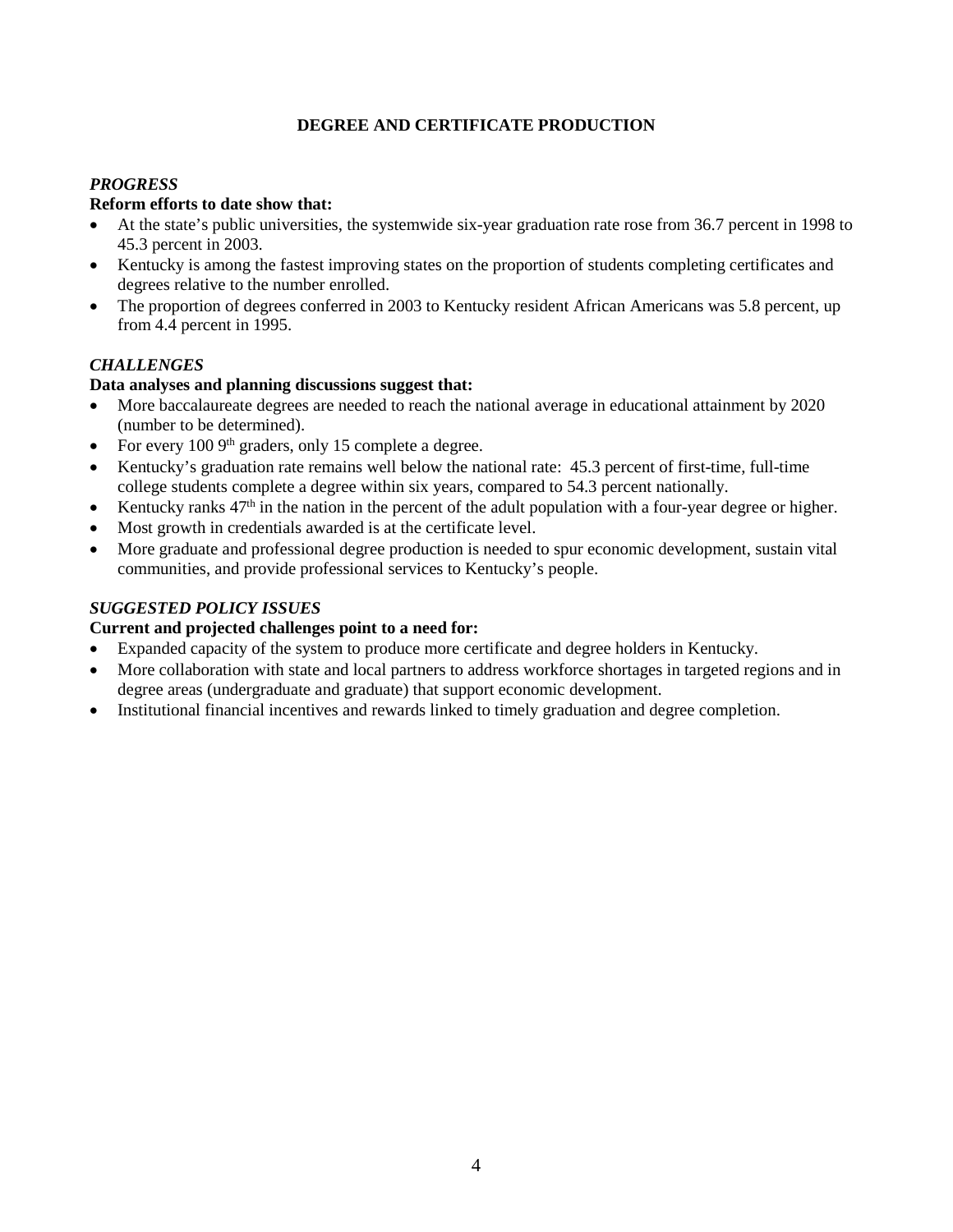#### **PREPARATION FOR LIFE AND WORK**

#### *PROGRESS*

#### **Reform efforts to date show that:**

- College graduates perform well on licensure and teacher certification exams.
- Two-year college students score at or above the national average on Work Keys assessments.
- Results from the 2003 National Survey of Student Engagement show public universities have made progress on measures of undergraduate student experience, especially "enriching educational experience" and "interactions with faculty members."

#### *CHALLENGES*

#### **Data analyses and planning discussions suggest that:**

- Four-year college students score below the national average on assessments of student learning.
- Compared to 2001, the 2003 National Survey of Student Engagement shows a decline in the proportion of college students who vote, volunteer, and give to charity.
- Kentuckians do not score well on graduate entrance examinations.
- There is a lack of information in Kentucky and nationally about the contributions of our colleges and universities to the educational capital of the state and nation.

#### *SUGGESTED POLICY ISSUES*

- Improved undergraduate student learning so that more graduates are prepared for careers and graduate and professional programs.
- Integration of civic literacy into the curriculum and the overall college experience so that students become engaged citizens and leaders.
- Statewide accountability measures for student learning to track the postsecondary system's contribution to the educational capital of the state and make comparisons against national benchmarks and performance of other states.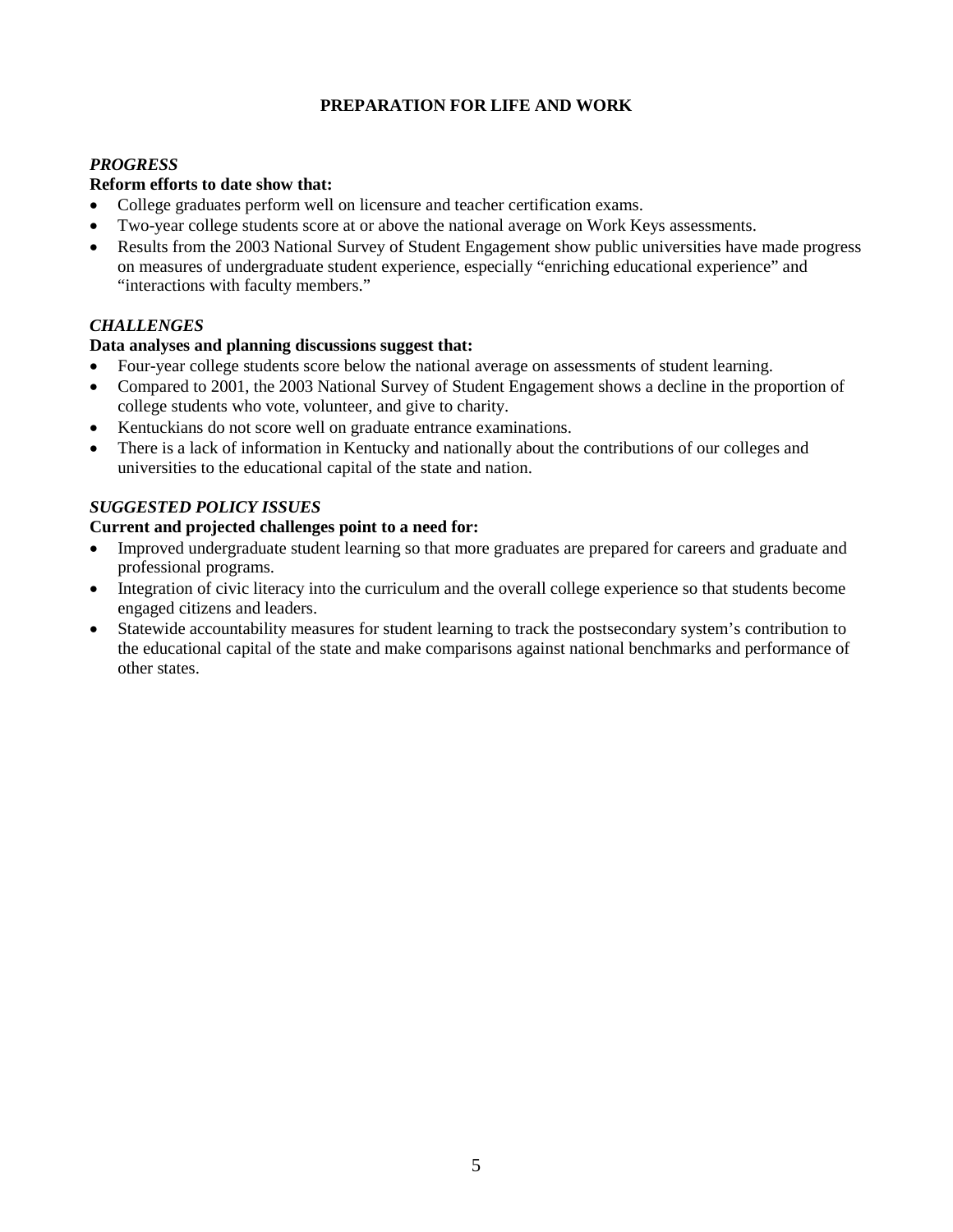#### **COMMUNITY AND ECONOMIC DEVELOPMENT**

#### *PROGRESS*

#### **Reform efforts to date show that:**

- Federal research and development spending per capita increased 92 percent since 1996.
- The Bucks for Brains program has dedicated \$700 million to support research and academic programs at the public universities; the number of endowed chairs is up from 55 in 1997 to 170 in 2003; professorships rose from 53 to 237.
- Since 2001, nearly 128,000 employees upgraded their skills through workforce education funded by Kentucky Adult Education and its partnership with the Workforce Alliance.
- From 1990 to 2000, Kentucky's per capita income increased from 79.3 percent to 81.8 percent of the U.S. average, the  $10<sup>th</sup>$  highest rate of increase in the nation.

#### *CHALLENGES*

#### **Data analyses and planning discussions suggest that:**

- Kentucky currently ranks  $42<sup>nd</sup>$  in the nation in the amount of federal research and development dollars generated.
- Kentucky's per capita income is only 81.8 percent of the national average.
- Services and support provided by faculty to communities, businesses, and schools is not always measured or rewarded.

#### *SUGGESTED POLICY ISSUES*

- Stronger partnerships with economic development partners to develop, attract, and keep jobs that will make Kentucky competitive in the global economy.
- Expanded research capacity directed at the state's priority research and economic development areas.
- Greater efforts to attract more research dollars to Kentucky.
- Transfer of research and technology to applications that lead to economic growth, job creation, and improved quality of life.
- Greater emphasis on the role of postsecondary institutions as "stewards of place" that partner with business, civic, and K-12 communities to solve local, regional, and state problems.
- Better alignment of postsecondary workforce training activities with initiatives in other cabinets and agencies.
- Greater commitment from the postsecondary community to entrepreneurship and leadership development as key strategies for economic development.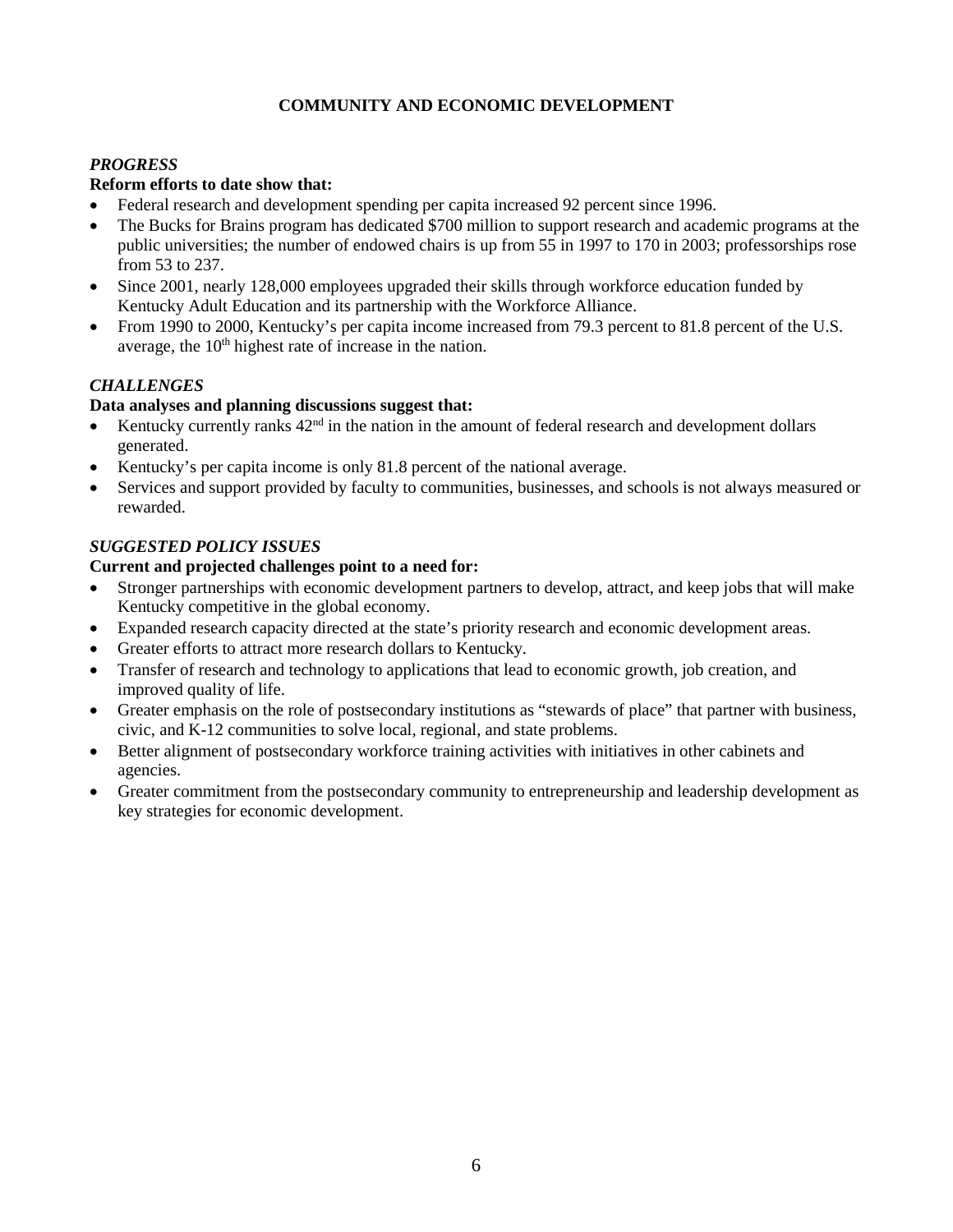# **Kentucky Postsecondary Education 2004 Strategic Planning Process General Timeline**

| <b>Activity</b><br>June   July   Aug   Sept  <br>Oct   Nov  <br><b>Dec</b><br>Jan   Feb  <br><b>Mar</b><br>Apr<br>May   June   July   Aug   Sept<br><b>May</b><br>Apr<br><b>Phase 1: Planning Process Design</b><br>$\checkmark$<br>✓<br>Draft planning process outline<br>✔<br>$\checkmark$<br>Campus visits<br>Legislative/Gov staff meetings<br>CPE discussion<br>✓<br>$\checkmark$<br>$\checkmark$<br>✓<br>$\checkmark$<br>✓<br>✓<br>✓<br>✓<br>Phase 2: Assessment of Current State of KY Postsecondary<br><b>Education</b><br>Data compilation and analysis<br>✓<br>✓<br>$\checkmark$<br>✓<br>✓<br>✔<br>✓<br>✓<br>$\checkmark$<br>✓<br>Phase 3: Development of Public Agenda, Statewide Action Agenda,<br><b>Regional Priorities, and Key Indicators</b><br>Constituent conversations<br>$\checkmark$<br>$\checkmark$<br>$\checkmark$<br>$\checkmark$<br>$\checkmark$<br>$\checkmark$<br>$\checkmark$<br>✓<br>Statewide forum (trusteeship conference)<br>$\checkmark$<br>Regional forums<br>✓<br>$\checkmark$<br>Council review of forum highlights<br>✓<br>Review of forum highlights with SCOPE<br>$\checkmark$<br>Circulation & review of draft agendas, regional priorities, & key indicators<br>Discussion of drafts at regional campus forums<br>$\checkmark$<br>$\checkmark$<br>$\checkmark$<br>✓<br>$\checkmark$<br>✓<br><b>Discussion with SCOPE</b><br>$\blacktriangledown$<br>✓<br>$\checkmark$<br>Preliminary Council approval of public agenda, statewide action agenda,<br>regional priorities, & key indicators<br>✔<br>Final Council approval<br>$\checkmark$<br>✓<br>$\checkmark$<br>Phase 4: Development of Mission Parameters, Campus and Council<br><b>Action Plans</b><br>Development of mission parameters<br>$\checkmark$<br>$\checkmark$<br>$\checkmark$<br>✓<br>Regional campus forums<br>$\checkmark$<br>$\checkmark$<br>Council approval of mission parameters, action plan guidelines<br>$\checkmark$<br>Campus and Council development of action plans<br>$\checkmark$<br>$\checkmark$<br>$\checkmark$<br>$\checkmark$<br>$\checkmark$<br>SCOPE update on action plans, mission parameters<br>$\checkmark$<br>$\checkmark$<br>✔<br><b>IEG Spring Board Development Seminar</b><br>✓<br>Council discussion of Council action plan; update on campus action plans<br>✓<br>Council approval of campus and Council action plans<br>$\checkmark$<br>✔<br>$\checkmark$ |                              |  |  | 2004 |  |  | 2005 |  |  |  |  |  |  |
|-----------------------------------------------------------------------------------------------------------------------------------------------------------------------------------------------------------------------------------------------------------------------------------------------------------------------------------------------------------------------------------------------------------------------------------------------------------------------------------------------------------------------------------------------------------------------------------------------------------------------------------------------------------------------------------------------------------------------------------------------------------------------------------------------------------------------------------------------------------------------------------------------------------------------------------------------------------------------------------------------------------------------------------------------------------------------------------------------------------------------------------------------------------------------------------------------------------------------------------------------------------------------------------------------------------------------------------------------------------------------------------------------------------------------------------------------------------------------------------------------------------------------------------------------------------------------------------------------------------------------------------------------------------------------------------------------------------------------------------------------------------------------------------------------------------------------------------------------------------------------------------------------------------------------------------------------------------------------------------------------------------------------------------------------------------------------------------------------------------------------------------------------------------------------------------------------------------------------------------------------------------------------------------------------------------------------------------------------------------------------------------------------------|------------------------------|--|--|------|--|--|------|--|--|--|--|--|--|
|                                                                                                                                                                                                                                                                                                                                                                                                                                                                                                                                                                                                                                                                                                                                                                                                                                                                                                                                                                                                                                                                                                                                                                                                                                                                                                                                                                                                                                                                                                                                                                                                                                                                                                                                                                                                                                                                                                                                                                                                                                                                                                                                                                                                                                                                                                                                                                                                     |                              |  |  |      |  |  |      |  |  |  |  |  |  |
|                                                                                                                                                                                                                                                                                                                                                                                                                                                                                                                                                                                                                                                                                                                                                                                                                                                                                                                                                                                                                                                                                                                                                                                                                                                                                                                                                                                                                                                                                                                                                                                                                                                                                                                                                                                                                                                                                                                                                                                                                                                                                                                                                                                                                                                                                                                                                                                                     |                              |  |  |      |  |  |      |  |  |  |  |  |  |
|                                                                                                                                                                                                                                                                                                                                                                                                                                                                                                                                                                                                                                                                                                                                                                                                                                                                                                                                                                                                                                                                                                                                                                                                                                                                                                                                                                                                                                                                                                                                                                                                                                                                                                                                                                                                                                                                                                                                                                                                                                                                                                                                                                                                                                                                                                                                                                                                     | Staff discussion             |  |  |      |  |  |      |  |  |  |  |  |  |
|                                                                                                                                                                                                                                                                                                                                                                                                                                                                                                                                                                                                                                                                                                                                                                                                                                                                                                                                                                                                                                                                                                                                                                                                                                                                                                                                                                                                                                                                                                                                                                                                                                                                                                                                                                                                                                                                                                                                                                                                                                                                                                                                                                                                                                                                                                                                                                                                     |                              |  |  |      |  |  |      |  |  |  |  |  |  |
|                                                                                                                                                                                                                                                                                                                                                                                                                                                                                                                                                                                                                                                                                                                                                                                                                                                                                                                                                                                                                                                                                                                                                                                                                                                                                                                                                                                                                                                                                                                                                                                                                                                                                                                                                                                                                                                                                                                                                                                                                                                                                                                                                                                                                                                                                                                                                                                                     |                              |  |  |      |  |  |      |  |  |  |  |  |  |
|                                                                                                                                                                                                                                                                                                                                                                                                                                                                                                                                                                                                                                                                                                                                                                                                                                                                                                                                                                                                                                                                                                                                                                                                                                                                                                                                                                                                                                                                                                                                                                                                                                                                                                                                                                                                                                                                                                                                                                                                                                                                                                                                                                                                                                                                                                                                                                                                     |                              |  |  |      |  |  |      |  |  |  |  |  |  |
|                                                                                                                                                                                                                                                                                                                                                                                                                                                                                                                                                                                                                                                                                                                                                                                                                                                                                                                                                                                                                                                                                                                                                                                                                                                                                                                                                                                                                                                                                                                                                                                                                                                                                                                                                                                                                                                                                                                                                                                                                                                                                                                                                                                                                                                                                                                                                                                                     |                              |  |  |      |  |  |      |  |  |  |  |  |  |
|                                                                                                                                                                                                                                                                                                                                                                                                                                                                                                                                                                                                                                                                                                                                                                                                                                                                                                                                                                                                                                                                                                                                                                                                                                                                                                                                                                                                                                                                                                                                                                                                                                                                                                                                                                                                                                                                                                                                                                                                                                                                                                                                                                                                                                                                                                                                                                                                     |                              |  |  |      |  |  |      |  |  |  |  |  |  |
|                                                                                                                                                                                                                                                                                                                                                                                                                                                                                                                                                                                                                                                                                                                                                                                                                                                                                                                                                                                                                                                                                                                                                                                                                                                                                                                                                                                                                                                                                                                                                                                                                                                                                                                                                                                                                                                                                                                                                                                                                                                                                                                                                                                                                                                                                                                                                                                                     |                              |  |  |      |  |  |      |  |  |  |  |  |  |
|                                                                                                                                                                                                                                                                                                                                                                                                                                                                                                                                                                                                                                                                                                                                                                                                                                                                                                                                                                                                                                                                                                                                                                                                                                                                                                                                                                                                                                                                                                                                                                                                                                                                                                                                                                                                                                                                                                                                                                                                                                                                                                                                                                                                                                                                                                                                                                                                     |                              |  |  |      |  |  |      |  |  |  |  |  |  |
|                                                                                                                                                                                                                                                                                                                                                                                                                                                                                                                                                                                                                                                                                                                                                                                                                                                                                                                                                                                                                                                                                                                                                                                                                                                                                                                                                                                                                                                                                                                                                                                                                                                                                                                                                                                                                                                                                                                                                                                                                                                                                                                                                                                                                                                                                                                                                                                                     | 2020 projections             |  |  |      |  |  |      |  |  |  |  |  |  |
|                                                                                                                                                                                                                                                                                                                                                                                                                                                                                                                                                                                                                                                                                                                                                                                                                                                                                                                                                                                                                                                                                                                                                                                                                                                                                                                                                                                                                                                                                                                                                                                                                                                                                                                                                                                                                                                                                                                                                                                                                                                                                                                                                                                                                                                                                                                                                                                                     |                              |  |  |      |  |  |      |  |  |  |  |  |  |
|                                                                                                                                                                                                                                                                                                                                                                                                                                                                                                                                                                                                                                                                                                                                                                                                                                                                                                                                                                                                                                                                                                                                                                                                                                                                                                                                                                                                                                                                                                                                                                                                                                                                                                                                                                                                                                                                                                                                                                                                                                                                                                                                                                                                                                                                                                                                                                                                     |                              |  |  |      |  |  |      |  |  |  |  |  |  |
|                                                                                                                                                                                                                                                                                                                                                                                                                                                                                                                                                                                                                                                                                                                                                                                                                                                                                                                                                                                                                                                                                                                                                                                                                                                                                                                                                                                                                                                                                                                                                                                                                                                                                                                                                                                                                                                                                                                                                                                                                                                                                                                                                                                                                                                                                                                                                                                                     |                              |  |  |      |  |  |      |  |  |  |  |  |  |
|                                                                                                                                                                                                                                                                                                                                                                                                                                                                                                                                                                                                                                                                                                                                                                                                                                                                                                                                                                                                                                                                                                                                                                                                                                                                                                                                                                                                                                                                                                                                                                                                                                                                                                                                                                                                                                                                                                                                                                                                                                                                                                                                                                                                                                                                                                                                                                                                     |                              |  |  |      |  |  |      |  |  |  |  |  |  |
|                                                                                                                                                                                                                                                                                                                                                                                                                                                                                                                                                                                                                                                                                                                                                                                                                                                                                                                                                                                                                                                                                                                                                                                                                                                                                                                                                                                                                                                                                                                                                                                                                                                                                                                                                                                                                                                                                                                                                                                                                                                                                                                                                                                                                                                                                                                                                                                                     |                              |  |  |      |  |  |      |  |  |  |  |  |  |
|                                                                                                                                                                                                                                                                                                                                                                                                                                                                                                                                                                                                                                                                                                                                                                                                                                                                                                                                                                                                                                                                                                                                                                                                                                                                                                                                                                                                                                                                                                                                                                                                                                                                                                                                                                                                                                                                                                                                                                                                                                                                                                                                                                                                                                                                                                                                                                                                     |                              |  |  |      |  |  |      |  |  |  |  |  |  |
|                                                                                                                                                                                                                                                                                                                                                                                                                                                                                                                                                                                                                                                                                                                                                                                                                                                                                                                                                                                                                                                                                                                                                                                                                                                                                                                                                                                                                                                                                                                                                                                                                                                                                                                                                                                                                                                                                                                                                                                                                                                                                                                                                                                                                                                                                                                                                                                                     |                              |  |  |      |  |  |      |  |  |  |  |  |  |
|                                                                                                                                                                                                                                                                                                                                                                                                                                                                                                                                                                                                                                                                                                                                                                                                                                                                                                                                                                                                                                                                                                                                                                                                                                                                                                                                                                                                                                                                                                                                                                                                                                                                                                                                                                                                                                                                                                                                                                                                                                                                                                                                                                                                                                                                                                                                                                                                     |                              |  |  |      |  |  |      |  |  |  |  |  |  |
|                                                                                                                                                                                                                                                                                                                                                                                                                                                                                                                                                                                                                                                                                                                                                                                                                                                                                                                                                                                                                                                                                                                                                                                                                                                                                                                                                                                                                                                                                                                                                                                                                                                                                                                                                                                                                                                                                                                                                                                                                                                                                                                                                                                                                                                                                                                                                                                                     |                              |  |  |      |  |  |      |  |  |  |  |  |  |
|                                                                                                                                                                                                                                                                                                                                                                                                                                                                                                                                                                                                                                                                                                                                                                                                                                                                                                                                                                                                                                                                                                                                                                                                                                                                                                                                                                                                                                                                                                                                                                                                                                                                                                                                                                                                                                                                                                                                                                                                                                                                                                                                                                                                                                                                                                                                                                                                     |                              |  |  |      |  |  |      |  |  |  |  |  |  |
|                                                                                                                                                                                                                                                                                                                                                                                                                                                                                                                                                                                                                                                                                                                                                                                                                                                                                                                                                                                                                                                                                                                                                                                                                                                                                                                                                                                                                                                                                                                                                                                                                                                                                                                                                                                                                                                                                                                                                                                                                                                                                                                                                                                                                                                                                                                                                                                                     |                              |  |  |      |  |  |      |  |  |  |  |  |  |
|                                                                                                                                                                                                                                                                                                                                                                                                                                                                                                                                                                                                                                                                                                                                                                                                                                                                                                                                                                                                                                                                                                                                                                                                                                                                                                                                                                                                                                                                                                                                                                                                                                                                                                                                                                                                                                                                                                                                                                                                                                                                                                                                                                                                                                                                                                                                                                                                     |                              |  |  |      |  |  |      |  |  |  |  |  |  |
|                                                                                                                                                                                                                                                                                                                                                                                                                                                                                                                                                                                                                                                                                                                                                                                                                                                                                                                                                                                                                                                                                                                                                                                                                                                                                                                                                                                                                                                                                                                                                                                                                                                                                                                                                                                                                                                                                                                                                                                                                                                                                                                                                                                                                                                                                                                                                                                                     |                              |  |  |      |  |  |      |  |  |  |  |  |  |
|                                                                                                                                                                                                                                                                                                                                                                                                                                                                                                                                                                                                                                                                                                                                                                                                                                                                                                                                                                                                                                                                                                                                                                                                                                                                                                                                                                                                                                                                                                                                                                                                                                                                                                                                                                                                                                                                                                                                                                                                                                                                                                                                                                                                                                                                                                                                                                                                     | Publication and distribution |  |  |      |  |  |      |  |  |  |  |  |  |
|                                                                                                                                                                                                                                                                                                                                                                                                                                                                                                                                                                                                                                                                                                                                                                                                                                                                                                                                                                                                                                                                                                                                                                                                                                                                                                                                                                                                                                                                                                                                                                                                                                                                                                                                                                                                                                                                                                                                                                                                                                                                                                                                                                                                                                                                                                                                                                                                     |                              |  |  |      |  |  |      |  |  |  |  |  |  |
|                                                                                                                                                                                                                                                                                                                                                                                                                                                                                                                                                                                                                                                                                                                                                                                                                                                                                                                                                                                                                                                                                                                                                                                                                                                                                                                                                                                                                                                                                                                                                                                                                                                                                                                                                                                                                                                                                                                                                                                                                                                                                                                                                                                                                                                                                                                                                                                                     |                              |  |  |      |  |  |      |  |  |  |  |  |  |
|                                                                                                                                                                                                                                                                                                                                                                                                                                                                                                                                                                                                                                                                                                                                                                                                                                                                                                                                                                                                                                                                                                                                                                                                                                                                                                                                                                                                                                                                                                                                                                                                                                                                                                                                                                                                                                                                                                                                                                                                                                                                                                                                                                                                                                                                                                                                                                                                     |                              |  |  |      |  |  |      |  |  |  |  |  |  |
|                                                                                                                                                                                                                                                                                                                                                                                                                                                                                                                                                                                                                                                                                                                                                                                                                                                                                                                                                                                                                                                                                                                                                                                                                                                                                                                                                                                                                                                                                                                                                                                                                                                                                                                                                                                                                                                                                                                                                                                                                                                                                                                                                                                                                                                                                                                                                                                                     |                              |  |  |      |  |  |      |  |  |  |  |  |  |
|                                                                                                                                                                                                                                                                                                                                                                                                                                                                                                                                                                                                                                                                                                                                                                                                                                                                                                                                                                                                                                                                                                                                                                                                                                                                                                                                                                                                                                                                                                                                                                                                                                                                                                                                                                                                                                                                                                                                                                                                                                                                                                                                                                                                                                                                                                                                                                                                     |                              |  |  |      |  |  |      |  |  |  |  |  |  |
|                                                                                                                                                                                                                                                                                                                                                                                                                                                                                                                                                                                                                                                                                                                                                                                                                                                                                                                                                                                                                                                                                                                                                                                                                                                                                                                                                                                                                                                                                                                                                                                                                                                                                                                                                                                                                                                                                                                                                                                                                                                                                                                                                                                                                                                                                                                                                                                                     |                              |  |  |      |  |  |      |  |  |  |  |  |  |
|                                                                                                                                                                                                                                                                                                                                                                                                                                                                                                                                                                                                                                                                                                                                                                                                                                                                                                                                                                                                                                                                                                                                                                                                                                                                                                                                                                                                                                                                                                                                                                                                                                                                                                                                                                                                                                                                                                                                                                                                                                                                                                                                                                                                                                                                                                                                                                                                     |                              |  |  |      |  |  |      |  |  |  |  |  |  |
|                                                                                                                                                                                                                                                                                                                                                                                                                                                                                                                                                                                                                                                                                                                                                                                                                                                                                                                                                                                                                                                                                                                                                                                                                                                                                                                                                                                                                                                                                                                                                                                                                                                                                                                                                                                                                                                                                                                                                                                                                                                                                                                                                                                                                                                                                                                                                                                                     |                              |  |  |      |  |  |      |  |  |  |  |  |  |
|                                                                                                                                                                                                                                                                                                                                                                                                                                                                                                                                                                                                                                                                                                                                                                                                                                                                                                                                                                                                                                                                                                                                                                                                                                                                                                                                                                                                                                                                                                                                                                                                                                                                                                                                                                                                                                                                                                                                                                                                                                                                                                                                                                                                                                                                                                                                                                                                     |                              |  |  |      |  |  |      |  |  |  |  |  |  |
|                                                                                                                                                                                                                                                                                                                                                                                                                                                                                                                                                                                                                                                                                                                                                                                                                                                                                                                                                                                                                                                                                                                                                                                                                                                                                                                                                                                                                                                                                                                                                                                                                                                                                                                                                                                                                                                                                                                                                                                                                                                                                                                                                                                                                                                                                                                                                                                                     |                              |  |  |      |  |  |      |  |  |  |  |  |  |
|                                                                                                                                                                                                                                                                                                                                                                                                                                                                                                                                                                                                                                                                                                                                                                                                                                                                                                                                                                                                                                                                                                                                                                                                                                                                                                                                                                                                                                                                                                                                                                                                                                                                                                                                                                                                                                                                                                                                                                                                                                                                                                                                                                                                                                                                                                                                                                                                     |                              |  |  |      |  |  |      |  |  |  |  |  |  |
|                                                                                                                                                                                                                                                                                                                                                                                                                                                                                                                                                                                                                                                                                                                                                                                                                                                                                                                                                                                                                                                                                                                                                                                                                                                                                                                                                                                                                                                                                                                                                                                                                                                                                                                                                                                                                                                                                                                                                                                                                                                                                                                                                                                                                                                                                                                                                                                                     | Publication & distribution   |  |  |      |  |  |      |  |  |  |  |  |  |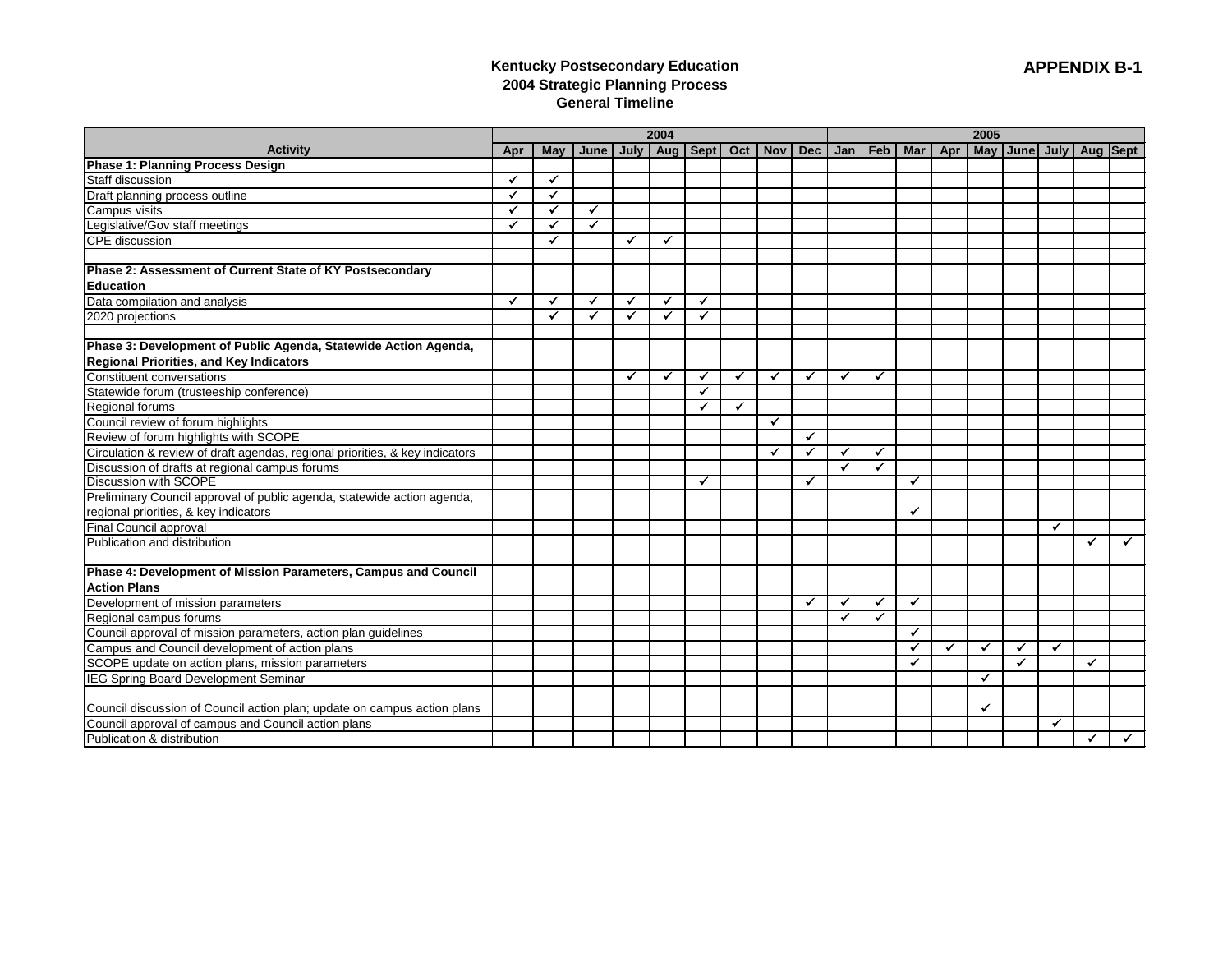# **Strategic Planning Process & Comprehensive Funding Model Review CPE Oversight, Consultation with Presidents, SCOPE, & CEO Detailed Timeline**

| <b>Month</b> | <b>CPE Study Session &amp; Mtg</b>                                                                 | <b>Executive Committee Mtg</b>                                                                                                    | <b>Presidents' Mtg</b>                                                                                                                                           | <b>SCOPE Mtg</b>                                            | <b>Committee on Equal</b><br><b>Opportunities Mtg</b> | <b>Other</b>                                                                                                                         |
|--------------|----------------------------------------------------------------------------------------------------|-----------------------------------------------------------------------------------------------------------------------------------|------------------------------------------------------------------------------------------------------------------------------------------------------------------|-------------------------------------------------------------|-------------------------------------------------------|--------------------------------------------------------------------------------------------------------------------------------------|
| May-04       | (5/23): Overview of planning<br>process & comprehensive funding<br>model review (see agenda items) |                                                                                                                                   |                                                                                                                                                                  |                                                             |                                                       |                                                                                                                                      |
| $Jun-04$     |                                                                                                    |                                                                                                                                   |                                                                                                                                                                  |                                                             |                                                       | Update/advice from CPE chair and<br>vice chair on planning process                                                                   |
| $Jul-04$     | (7/19): Discuss revised planning                                                                   | (7/1): Discuss planning process,<br>timeline, regional forums; discuss<br>funding model review process,<br>objectives, principles |                                                                                                                                                                  |                                                             |                                                       |                                                                                                                                      |
|              | process and timeline (see agenda<br>item); update on funding model<br>review                       |                                                                                                                                   |                                                                                                                                                                  |                                                             |                                                       |                                                                                                                                      |
| Aug-04       |                                                                                                    |                                                                                                                                   | (8/4): Discuss revised timeline,<br>regional forums, trusteeship<br>conference                                                                                   |                                                             |                                                       | (8/15-16) CPE Retreat: Discuss<br>revised planning timeline, forums,                                                                 |
|              |                                                                                                    |                                                                                                                                   |                                                                                                                                                                  |                                                             |                                                       | trusteeship conference, data<br>analysis/2020 projections, planning<br>issues; discuss status of funding<br>model review             |
| Sep-04       |                                                                                                    |                                                                                                                                   | (9/13): Discuss trusteeship<br>conference; preliminary discussion<br>on development of mission<br>parameters; regional forums;<br>update on funding model review |                                                             |                                                       |                                                                                                                                      |
|              | (9/19): Measuring Up 2004<br>presentation; 2020 projections;<br>update on funding model review     |                                                                                                                                   |                                                                                                                                                                  | (9/19-20): Planning discussion<br>at trusteeship conference |                                                       | (9/19-20) Trusteeship Conference:<br>Planning kickoff - discussions with<br>SCOPE members, board members,<br>presidents, CPE members |
|              |                                                                                                    |                                                                                                                                   |                                                                                                                                                                  |                                                             |                                                       | (9/29): Regional forum in Covington                                                                                                  |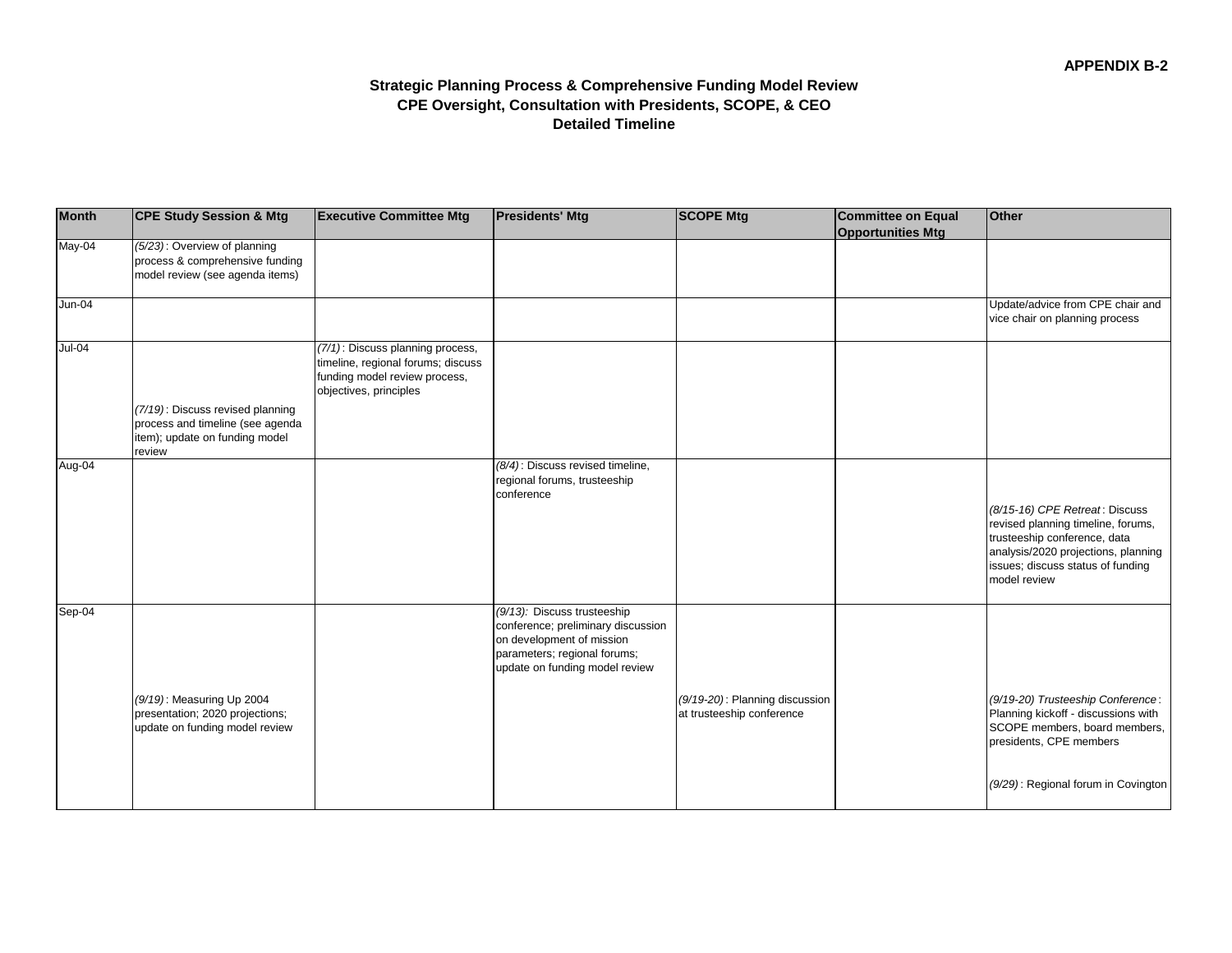| <b>Month</b> | <b>CPE Study Session &amp; Mtg</b>                                                                       | <b>Executive Committee Mtg</b>                                                                                                                                                                       | <b>Presidents' Mtg</b>                                                                                                                                                                                                               | <b>SCOPE Mtg</b>                                                                                                                        | <b>Committee on Equal</b>                                            | <b>Other</b>                                                                                                                    |
|--------------|----------------------------------------------------------------------------------------------------------|------------------------------------------------------------------------------------------------------------------------------------------------------------------------------------------------------|--------------------------------------------------------------------------------------------------------------------------------------------------------------------------------------------------------------------------------------|-----------------------------------------------------------------------------------------------------------------------------------------|----------------------------------------------------------------------|---------------------------------------------------------------------------------------------------------------------------------|
|              |                                                                                                          |                                                                                                                                                                                                      |                                                                                                                                                                                                                                      |                                                                                                                                         | <b>Opportunities Mtg</b>                                             |                                                                                                                                 |
| Oct-04       |                                                                                                          |                                                                                                                                                                                                      |                                                                                                                                                                                                                                      |                                                                                                                                         |                                                                      | (10/4-27): Regional forums in<br>Louisville, Prestonsburg,<br>Manchester, Lexington, Ashland,<br>Paducah, Madisonville, Glasgow |
|              |                                                                                                          |                                                                                                                                                                                                      | (10/6): Planning update; update on<br>funding model review                                                                                                                                                                           |                                                                                                                                         |                                                                      |                                                                                                                                 |
|              |                                                                                                          |                                                                                                                                                                                                      |                                                                                                                                                                                                                                      |                                                                                                                                         | (10/18-19): Update on<br>planning; information on<br>regional forums |                                                                                                                                 |
| Nov-04       |                                                                                                          | (11/3): Review regional forums<br>results & discuss draft public<br>agenda; update on funding model<br>review                                                                                        | (11/3): Review regional forum<br>results & discuss draft public<br>agenda; update on funding model<br>review                                                                                                                         |                                                                                                                                         |                                                                      |                                                                                                                                 |
|              | (11/7-8): Discuss forum results,<br>draft public agenda, statewide<br>action agenda, regional priorities |                                                                                                                                                                                                      |                                                                                                                                                                                                                                      |                                                                                                                                         |                                                                      |                                                                                                                                 |
| Dec-04       |                                                                                                          | (12/1): Discuss draft public<br>agenda, statewide action agenda,<br>regional priorities, key indicators;<br>discuss mission parameters, action<br>plan guidelines; update on funding<br>model review |                                                                                                                                                                                                                                      |                                                                                                                                         |                                                                      |                                                                                                                                 |
|              |                                                                                                          |                                                                                                                                                                                                      | (12/6): Discuss draft public agenda, (12/6 tentative): Discuss draft<br>statewide action agenda, regional<br>priorities, key indicators; discuss<br>mission parameters, action plan<br>guidelines; update on funding<br>model review | public agenda, statewide<br>action agenda, key indicators,<br>regional priorities; discuss<br>preliminary proposal for<br>funding model |                                                                      |                                                                                                                                 |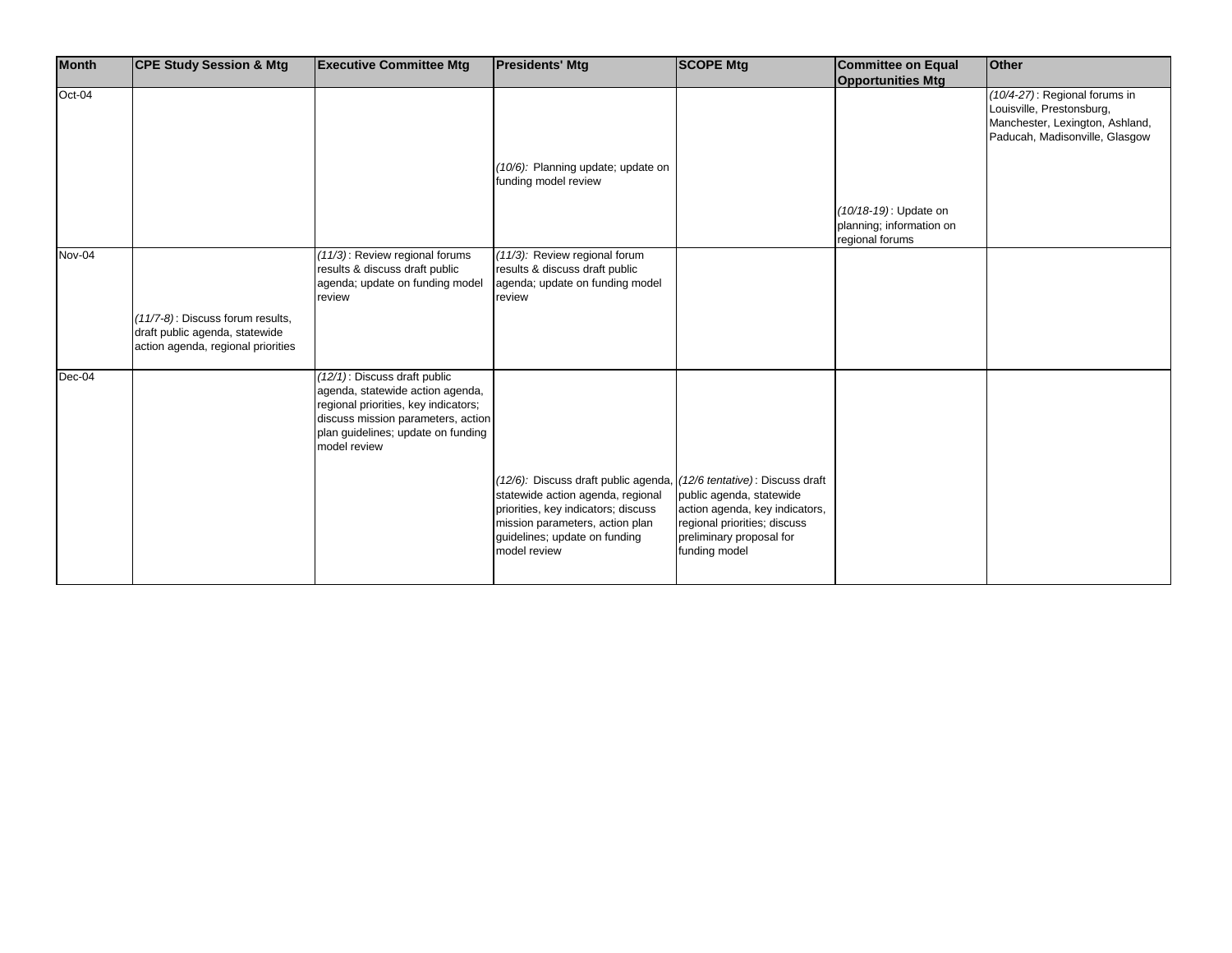| <b>Month</b> | <b>CPE Study Session &amp; Mtg</b>                                                                                                      | <b>Executive Committee Mtg</b>                                                                                                                                                                                                                                   | <b>Presidents' Mtg</b>                                                                                                                                                                                                                                          | <b>SCOPE Mtg</b> | <b>Committee on Equal</b> | <b>Other</b> |
|--------------|-----------------------------------------------------------------------------------------------------------------------------------------|------------------------------------------------------------------------------------------------------------------------------------------------------------------------------------------------------------------------------------------------------------------|-----------------------------------------------------------------------------------------------------------------------------------------------------------------------------------------------------------------------------------------------------------------|------------------|---------------------------|--------------|
|              |                                                                                                                                         |                                                                                                                                                                                                                                                                  |                                                                                                                                                                                                                                                                 |                  | <b>Opportunities Mtg</b>  |              |
| $Jan-05$     | (dates and locations tbd): Regional<br>Campus Forums                                                                                    | (1/12): Continue discussion of<br>draft public agenda, statewide<br>action agenda, regional priorities,<br>key indicators; discuss mission<br>parameters, guidelines for<br>development of campus and<br>Council action plans; update on<br>funding model review | (1/5): Continue discussion of draft<br>public agenda, statewide action<br>agenda, regional priorities, key<br>indicators; discuss mission<br>parameters, guidelines for<br>development of campus and<br>Council action plans; update on<br>funding model review |                  |                           |              |
|              | $(1/31)$ : Discuss mission<br>parameters, guidelines for campus<br>and Council action plan<br>development; approve new funding<br>model |                                                                                                                                                                                                                                                                  |                                                                                                                                                                                                                                                                 |                  |                           |              |
| Feb-05       | (dates and locations tbd): Regional<br>Campus Forums                                                                                    |                                                                                                                                                                                                                                                                  | (2/2): Update on draft public<br>agenda, statewide action agenda,<br>regional priorities, key indicators;<br>discuss mission parameters,<br>guidelines for development of<br>campus and Council actin plans                                                     |                  | (tbd): Update on planning |              |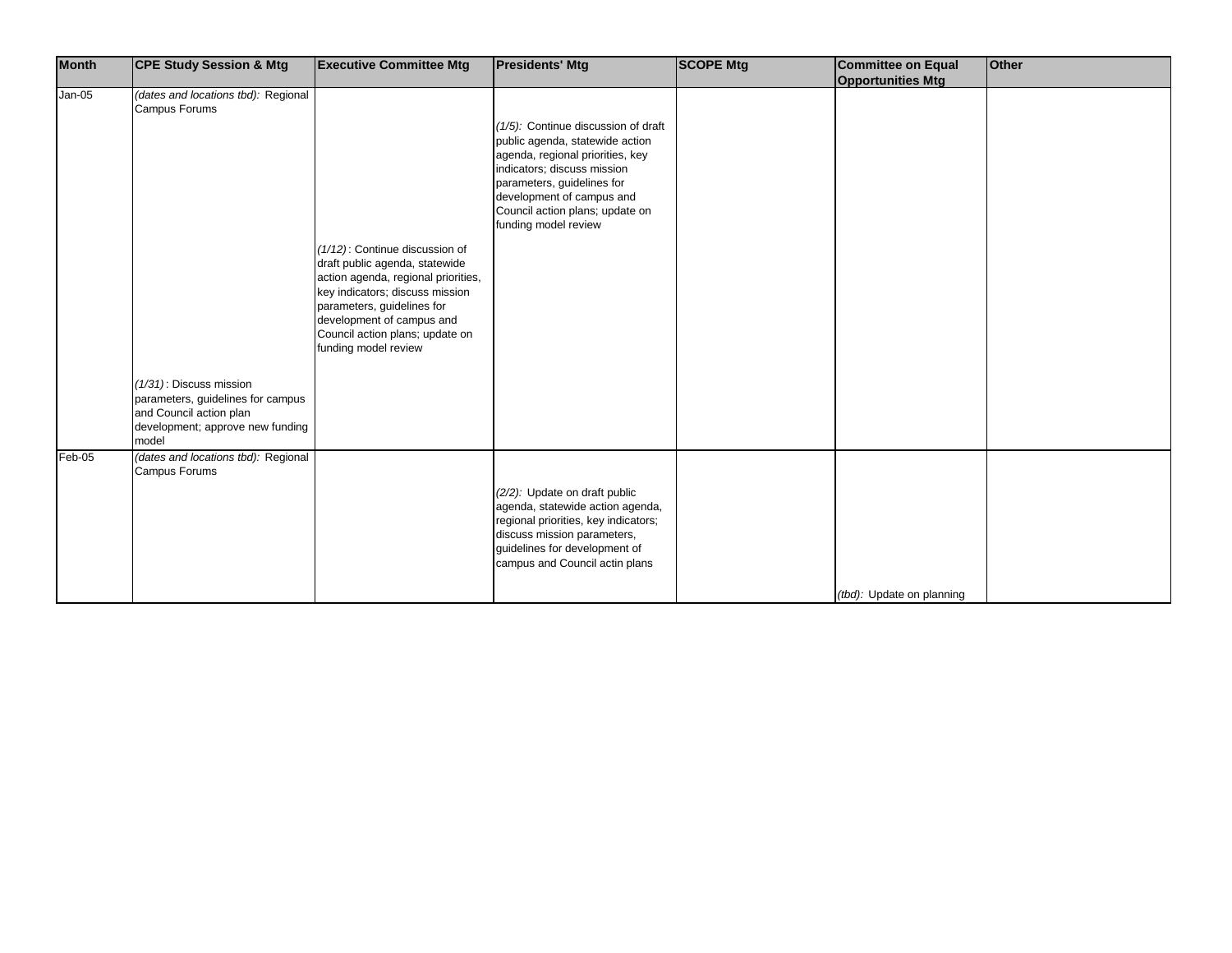| <b>Month</b> | <b>CPE Study Session &amp; Mtg</b>                                                                                                                                                                                                            | <b>Executive Committee Mtg</b>                                                        | <b>Presidents' Mtg</b>                                                                                                                                                                                                              | <b>SCOPE Mtg</b>                                                                                                                                                                                             | <b>Committee on Equal</b><br><b>Opportunities Mtg</b> | Other                                                                                                |
|--------------|-----------------------------------------------------------------------------------------------------------------------------------------------------------------------------------------------------------------------------------------------|---------------------------------------------------------------------------------------|-------------------------------------------------------------------------------------------------------------------------------------------------------------------------------------------------------------------------------------|--------------------------------------------------------------------------------------------------------------------------------------------------------------------------------------------------------------|-------------------------------------------------------|------------------------------------------------------------------------------------------------------|
| Mar-05       |                                                                                                                                                                                                                                               | (3/2): Discuss results of regional<br>campus forums                                   | (3/2): Continue discussion of draft<br>public agenda, statewide action<br>agenda, regional priorities, key<br>indicators; update on campus and<br>Council action plans & mission<br>parameters; update on 2006-08<br>budget process |                                                                                                                                                                                                              |                                                       |                                                                                                      |
|              |                                                                                                                                                                                                                                               |                                                                                       |                                                                                                                                                                                                                                     | (tbd): Continue discussion of<br>draft public agenda, statewide<br>action agenda, regional<br>priorities, key indicators;<br>update on campus action plans<br>& mission parameters; discuss<br>funding model |                                                       |                                                                                                      |
|              | (3/21): Approve public agenda,<br>statewide action agenda, regional<br>priorities, key indictators; approve<br>mission parameters; issue<br>guidelines for campus and Council<br>action plan development; update on<br>2006-08 budget process |                                                                                       |                                                                                                                                                                                                                                     |                                                                                                                                                                                                              |                                                       |                                                                                                      |
| Apr-05       |                                                                                                                                                                                                                                               | (4/13): Advice on Council action<br>plan; update on campus action<br>plan development | (4/6): Update on Council action<br>plan and discuss campus action<br>plan development                                                                                                                                               |                                                                                                                                                                                                              | (tbd): Update on planning                             |                                                                                                      |
| $May-05$     | (5/22): Discuss draft Council action<br>plan; update on campus action plan<br>development; update on 2006-08                                                                                                                                  |                                                                                       | (5/4): Update campus action plan<br>development; discuss IEG spring<br>board development seminar; update<br>on 2006-08 budget process                                                                                               |                                                                                                                                                                                                              |                                                       | (5/22-23 IEG Spring Board<br>Development Seminar): Discuss<br>action plans/mission parameters        |
|              | budget process                                                                                                                                                                                                                                |                                                                                       |                                                                                                                                                                                                                                     |                                                                                                                                                                                                              |                                                       | (response to public agenda, action<br>agenda, regional priorities);<br>overview of new funding model |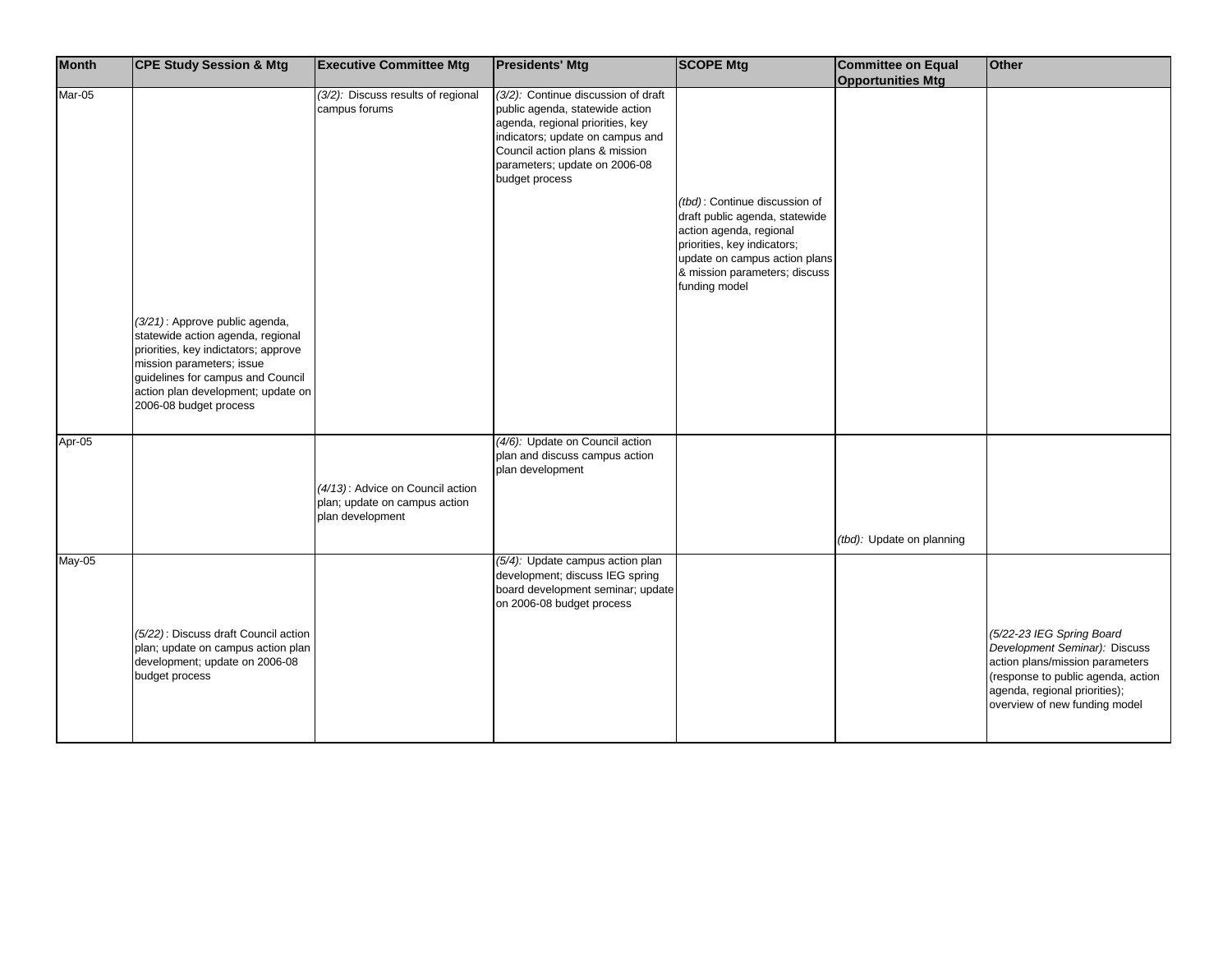| $Jun-05$<br>(6/1): Update on planning process<br>& budget development<br>(6/5): Update/advice on planning<br>(6/5-6 CPE Retreat): Discuss<br>process & budget development<br>planning process, trusteeship<br>conference<br>(tbd): Update/advice on<br>(tbd): Update on planning<br>planning process & budget<br>development<br><b>Jul-05</b><br>(7/6): Finalize campus action plans;<br>preliminary discussion of budget<br>priorities, other budget matters<br>(7/18): Approve campus and<br>Council action plans; preliminary<br>discussion of budget priorities,<br>other budget matters | <b>Month</b> | <b>CPE Study Session &amp; Mtg</b> | <b>Executive Committee Mtg</b>    | <b>Presidents' Mtg</b>            | <b>SCOPE Mtg</b> | <b>Committee on Equal</b> | <b>Other</b> |
|----------------------------------------------------------------------------------------------------------------------------------------------------------------------------------------------------------------------------------------------------------------------------------------------------------------------------------------------------------------------------------------------------------------------------------------------------------------------------------------------------------------------------------------------------------------------------------------------|--------------|------------------------------------|-----------------------------------|-----------------------------------|------------------|---------------------------|--------------|
|                                                                                                                                                                                                                                                                                                                                                                                                                                                                                                                                                                                              |              |                                    |                                   |                                   |                  | <b>Opportunities Mtg</b>  |              |
|                                                                                                                                                                                                                                                                                                                                                                                                                                                                                                                                                                                              |              |                                    |                                   |                                   |                  |                           |              |
|                                                                                                                                                                                                                                                                                                                                                                                                                                                                                                                                                                                              |              |                                    |                                   |                                   |                  |                           |              |
|                                                                                                                                                                                                                                                                                                                                                                                                                                                                                                                                                                                              |              |                                    |                                   |                                   |                  |                           |              |
|                                                                                                                                                                                                                                                                                                                                                                                                                                                                                                                                                                                              |              |                                    |                                   |                                   |                  |                           |              |
|                                                                                                                                                                                                                                                                                                                                                                                                                                                                                                                                                                                              |              |                                    |                                   |                                   |                  |                           |              |
|                                                                                                                                                                                                                                                                                                                                                                                                                                                                                                                                                                                              |              |                                    |                                   |                                   |                  |                           |              |
|                                                                                                                                                                                                                                                                                                                                                                                                                                                                                                                                                                                              |              |                                    |                                   |                                   |                  |                           |              |
|                                                                                                                                                                                                                                                                                                                                                                                                                                                                                                                                                                                              |              |                                    |                                   |                                   |                  |                           |              |
|                                                                                                                                                                                                                                                                                                                                                                                                                                                                                                                                                                                              |              |                                    |                                   |                                   |                  |                           |              |
|                                                                                                                                                                                                                                                                                                                                                                                                                                                                                                                                                                                              |              |                                    |                                   |                                   |                  |                           |              |
|                                                                                                                                                                                                                                                                                                                                                                                                                                                                                                                                                                                              |              |                                    |                                   |                                   |                  |                           |              |
|                                                                                                                                                                                                                                                                                                                                                                                                                                                                                                                                                                                              |              |                                    |                                   |                                   |                  |                           |              |
|                                                                                                                                                                                                                                                                                                                                                                                                                                                                                                                                                                                              |              |                                    |                                   |                                   |                  |                           |              |
|                                                                                                                                                                                                                                                                                                                                                                                                                                                                                                                                                                                              |              |                                    |                                   |                                   |                  |                           |              |
|                                                                                                                                                                                                                                                                                                                                                                                                                                                                                                                                                                                              |              |                                    |                                   |                                   |                  |                           |              |
|                                                                                                                                                                                                                                                                                                                                                                                                                                                                                                                                                                                              |              |                                    |                                   |                                   |                  |                           |              |
|                                                                                                                                                                                                                                                                                                                                                                                                                                                                                                                                                                                              |              |                                    |                                   |                                   |                  |                           |              |
|                                                                                                                                                                                                                                                                                                                                                                                                                                                                                                                                                                                              | Aug-05       |                                    | (8/3): Discuss budget development | (8/3): Discuss budget development |                  |                           |              |
| process; discuss trusteeship<br>process; discuss trusteeship                                                                                                                                                                                                                                                                                                                                                                                                                                                                                                                                 |              |                                    |                                   |                                   |                  |                           |              |
| conference<br>conference                                                                                                                                                                                                                                                                                                                                                                                                                                                                                                                                                                     |              |                                    |                                   |                                   |                  |                           |              |
| (tbd): Update on planning<br>(tbd): Update/advice on                                                                                                                                                                                                                                                                                                                                                                                                                                                                                                                                         |              |                                    |                                   |                                   |                  |                           |              |
| planning & budget priorities                                                                                                                                                                                                                                                                                                                                                                                                                                                                                                                                                                 |              |                                    |                                   |                                   |                  |                           |              |
| Sep-05<br>(9/7): Discuss trusteeship                                                                                                                                                                                                                                                                                                                                                                                                                                                                                                                                                         |              |                                    |                                   |                                   |                  |                           |              |
| conference; update on planning;                                                                                                                                                                                                                                                                                                                                                                                                                                                                                                                                                              |              |                                    |                                   |                                   |                  |                           |              |
| discuss 2006-08 funding priorities                                                                                                                                                                                                                                                                                                                                                                                                                                                                                                                                                           |              |                                    |                                   |                                   |                  |                           |              |
| based on public and statewide                                                                                                                                                                                                                                                                                                                                                                                                                                                                                                                                                                |              |                                    |                                   |                                   |                  |                           |              |
| action agendas, institutional action                                                                                                                                                                                                                                                                                                                                                                                                                                                                                                                                                         |              |                                    |                                   |                                   |                  |                           |              |
| plans                                                                                                                                                                                                                                                                                                                                                                                                                                                                                                                                                                                        |              |                                    |                                   |                                   |                  |                           |              |
|                                                                                                                                                                                                                                                                                                                                                                                                                                                                                                                                                                                              |              |                                    |                                   |                                   |                  |                           |              |
| (9/18-19 Trusteeship Conference):<br>(9/18): Final endorsement of                                                                                                                                                                                                                                                                                                                                                                                                                                                                                                                            |              |                                    |                                   |                                   |                  |                           |              |
| planning package; discuss 2006-08<br>Distribution of strategic plan                                                                                                                                                                                                                                                                                                                                                                                                                                                                                                                          |              |                                    |                                   |                                   |                  |                           |              |
| funding priorities based on public<br>package; discuss implementation                                                                                                                                                                                                                                                                                                                                                                                                                                                                                                                        |              |                                    |                                   |                                   |                  |                           |              |
| and statewide action agendas,<br>(what's it gonna take?)                                                                                                                                                                                                                                                                                                                                                                                                                                                                                                                                     |              |                                    |                                   |                                   |                  |                           |              |
| institutional action plans                                                                                                                                                                                                                                                                                                                                                                                                                                                                                                                                                                   |              |                                    |                                   |                                   |                  |                           |              |
|                                                                                                                                                                                                                                                                                                                                                                                                                                                                                                                                                                                              |              |                                    |                                   |                                   |                  |                           |              |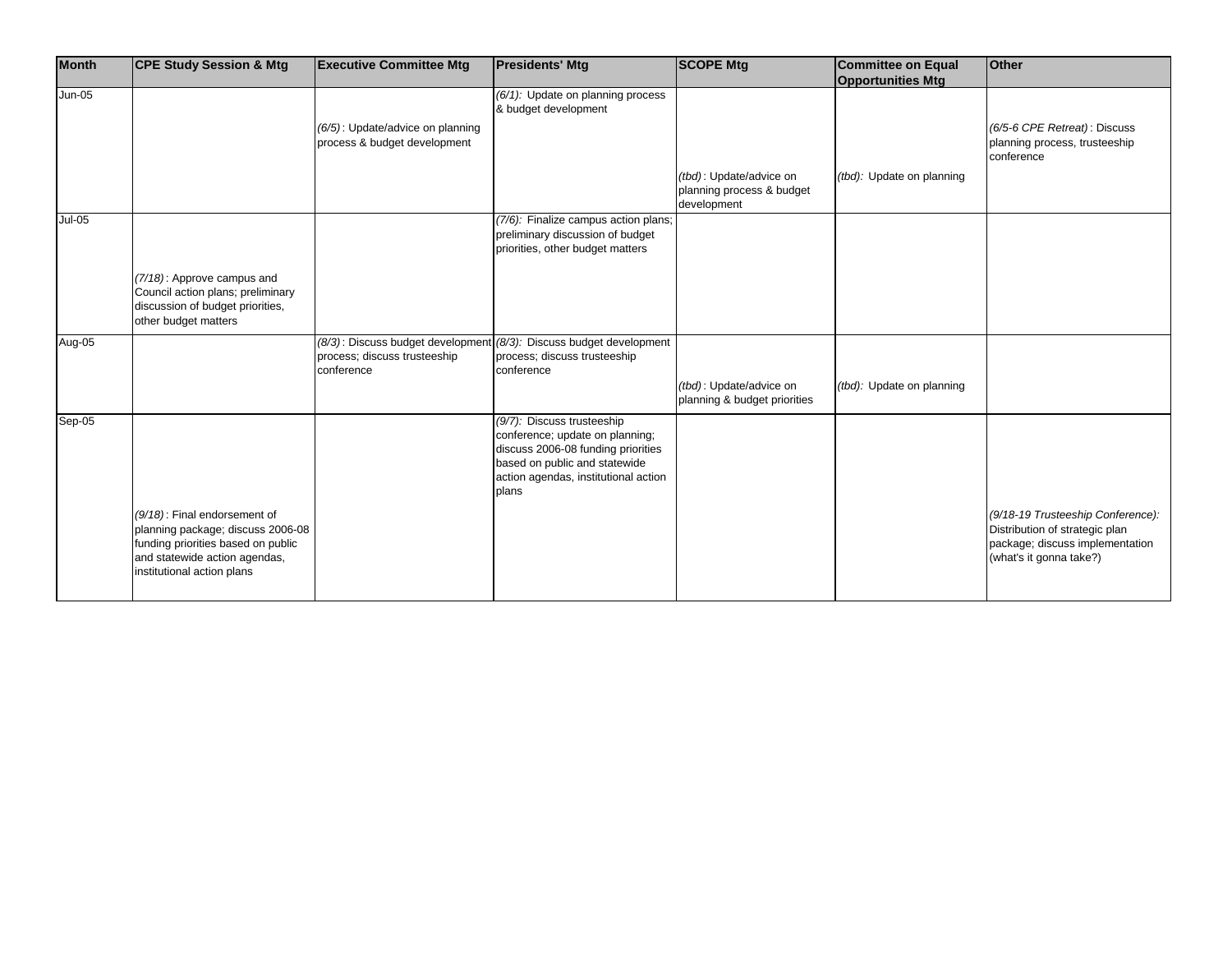| <b>Month</b> | <b>CPE Study Session &amp; Mtg</b> | <b>Executive Committee Mtg</b>     | <b>Presidents' Mtg</b>              | <b>SCOPE Mtg</b>                                              | <b>Committee on Equal</b> | <b>Other</b> |
|--------------|------------------------------------|------------------------------------|-------------------------------------|---------------------------------------------------------------|---------------------------|--------------|
|              |                                    |                                    |                                     |                                                               | <b>Opportunities Mtg</b>  |              |
| Oct-05       |                                    | (10/5): Continued discussion of    | (10/5): Update on planning &        |                                                               |                           |              |
|              |                                    | funding priorities based on public | budget priorities                   |                                                               |                           |              |
|              |                                    | and statewide action agendas,      |                                     |                                                               |                           |              |
|              |                                    | campus and Council action plans    |                                     |                                                               |                           |              |
|              |                                    |                                    |                                     |                                                               |                           |              |
|              |                                    |                                    |                                     | $(tbd)$ : Update on planning and $(tbd)$ : Update on planning |                           |              |
|              |                                    |                                    |                                     | budget priorities                                             |                           |              |
| Nov-05       |                                    |                                    | $(11/2)$ : Discuss 2006-08 biennial |                                                               |                           |              |
|              |                                    |                                    | budget recommendation               |                                                               |                           |              |
|              |                                    |                                    |                                     |                                                               |                           |              |
|              | (11/7): Approval of 2006-08        |                                    |                                     |                                                               |                           |              |
|              | biennial budget recommendation     |                                    |                                     |                                                               |                           |              |
|              |                                    |                                    |                                     |                                                               |                           |              |

CPE and Executive Committee meeting dates are tentative.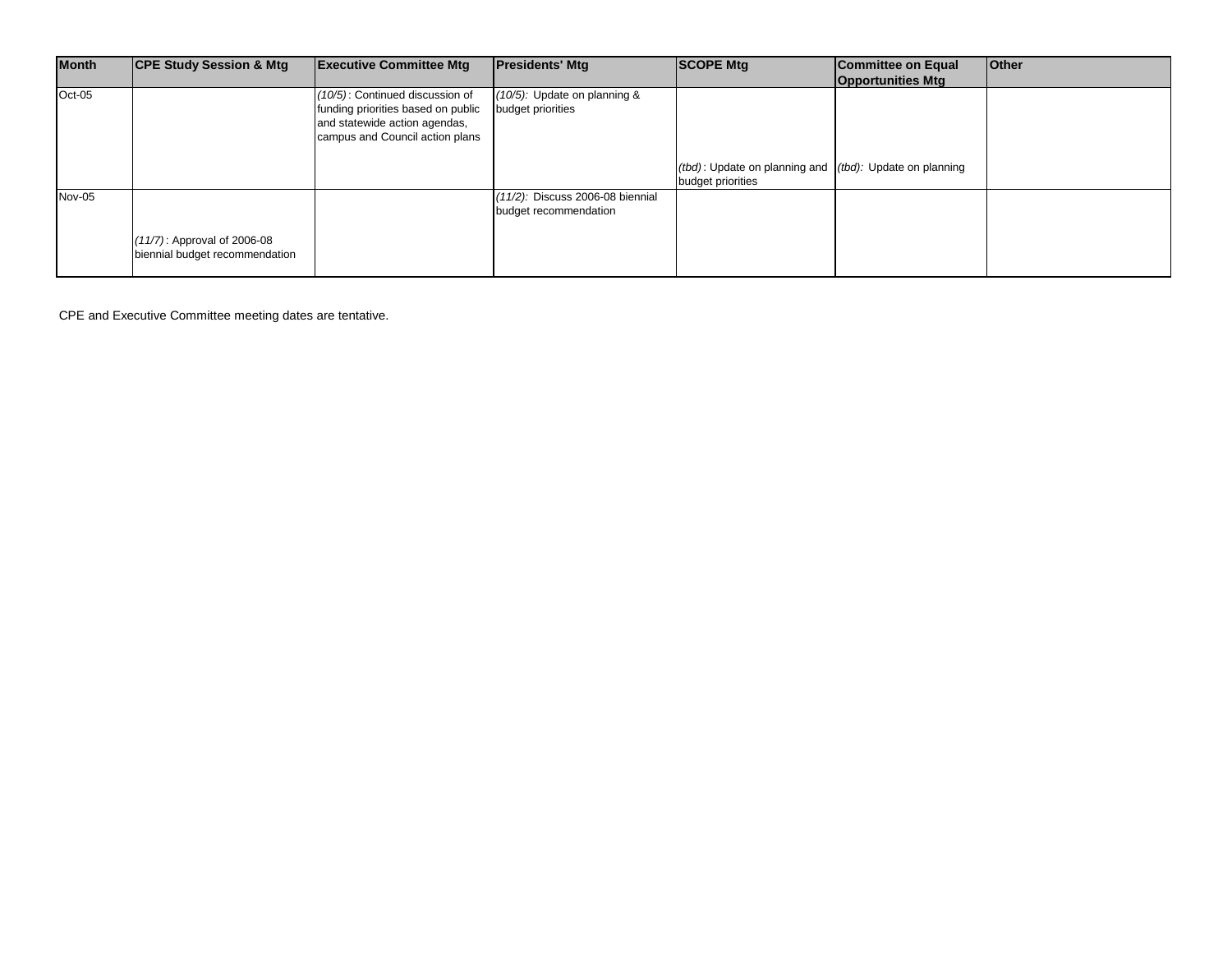Council on Postsecondary Education Executive Committee Meeting November 3, 2004

# Comprehensive Funding Model Review Progress Report

*The Comprehensive Funding Review began in May 2004 and will conclude with the FY 2006-08 budget recommendation in November 2005. This agenda item presents for discussion a progress report regarding the development of recommendations regarding the benchmark funding model, the funding distribution methodology, capital, and trust funds.*

The Comprehensive Funding Model Review began in May 2004 based on specific objectives and principles. The Council adopted these objectives and principles in July 2004 (see Attachment A).

The process over the past six months has included the Chief Budget Officers, the presidents of the institutions, the Chief Academic Officers of the institutions, staff of the Office of the State Budget Director, staff of the Education Cabinet, staff of the Legislative Research Commission, and the Council on Postsecondary Education. In addition, five workgroups with diverse representation were established to facilitate the review and the development of the recommendations. The workgroups include the following: (1) Base Funding Model; (2) Performance/Accountability; (3) Funding Distribution Methodology; (4) Capital; and (5) Trust Funds.

Based on the principles and objectives adopted by the Council in July 2004 and on continuous input from each of the above-mentioned groups, the Council staff presents the following discussion documents to report progress regarding the development of recommendations regarding the funding policies of the Council:

ATTACHMENT B — Executive Summary: Preliminary progress report on the development of Comprehensive Funding Review Recommendations. ATTACHMENT C — Timeline for continued review and development of the FY 2006-08 budget recommendation.

Staff preparation by Sandra Woodley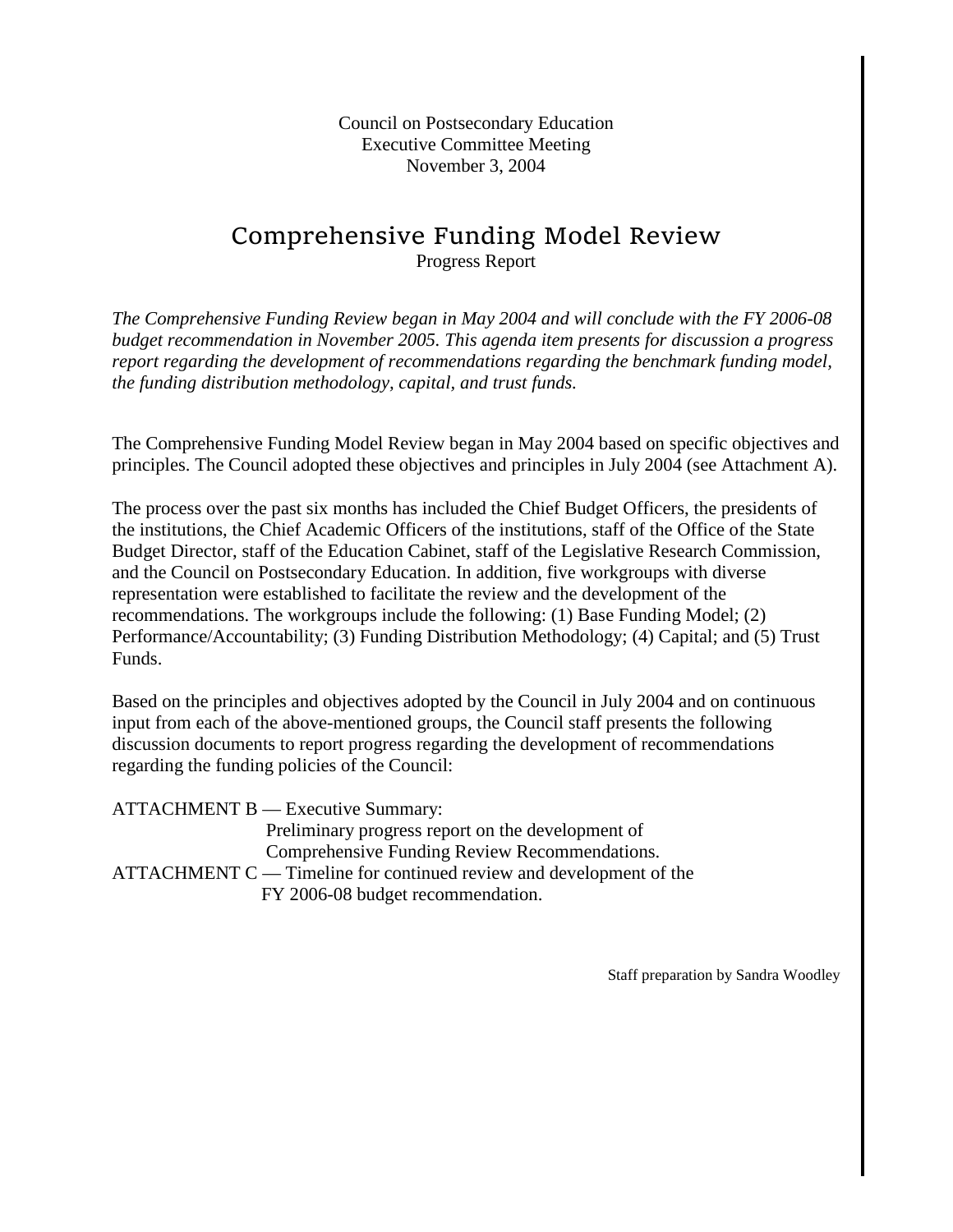#### **Objectives and Principles for Comprehensive Funding Review**

#### **Principles:**

- 1. *Inclusivity and Objectivity:* The process for the review will be inclusive of all groups impacted by recommended changes and sufficient opportunities will be available to fully discuss and debate alternatives in an objective manner. There will be a deliberate focus to ensure complete understanding regarding the details of all recommendations resulting from the review process.
- 2. *Simplicity:* Where possible all models should be concise and easy to explain. This simplicity also should be balanced with the need to be sufficiently complex in order to address valid differentiation.
- 3. *Temporary Until Final:* During the review process, all agreements are tentative until the final recommendations are presented to the Council for action.
- 4. *Benchmarks Remain:* Benchmarking will not be abolished, but its role may be modified.
- 5. *Mission:* The review will incorporate institutional missions and will focus on advancement of the system of higher education and how individual missions of the institutions contribute to statewide goals.

#### **Objectives:**

1. **POLICY COORDINATION**: To ensure that funding policies of the Council are coordinated with strategic planning, Key Indicators of Progress, equal opportunity planning, financial aid policies, and tuition policies.

ACTIONS:

- a. Synchronize funding policies with strategic planning review, affordability review, equal opportunity planning and, to the extent appropriate, incorporate recommendations (institutional missions, tuition policies, financial aid policies, diversity policies, etc.).
- 2. **ADEQUACY and EQUITY**: To address adequacy and equity concerns.

ACTIONS:

- a. Determine if current funding policies appropriately address funding adequacy.
- b. Ensure that benchmark selections are objective, define purpose and use, and determine if other methodologies should be used to determine funding objectives.
- c. Determine if equity adjustments are appropriate and, if so, how to incorporate.
- d. Determine if funding distribution methodology needs revision.
- e. Determine appropriate method for accounting for nonresident students and mandated programs.
- 3. **ACCOUNTABILITY**: To address accountability concerns.

#### ACTIONS:

- a. Determine appropriateness and use of expenditure analysis (not just revenue side).
- b. Determine appropriateness and use of performance measures either directly or indirectly.
- c. Address concerns expressed by elected leadership (PRIC report, etc.).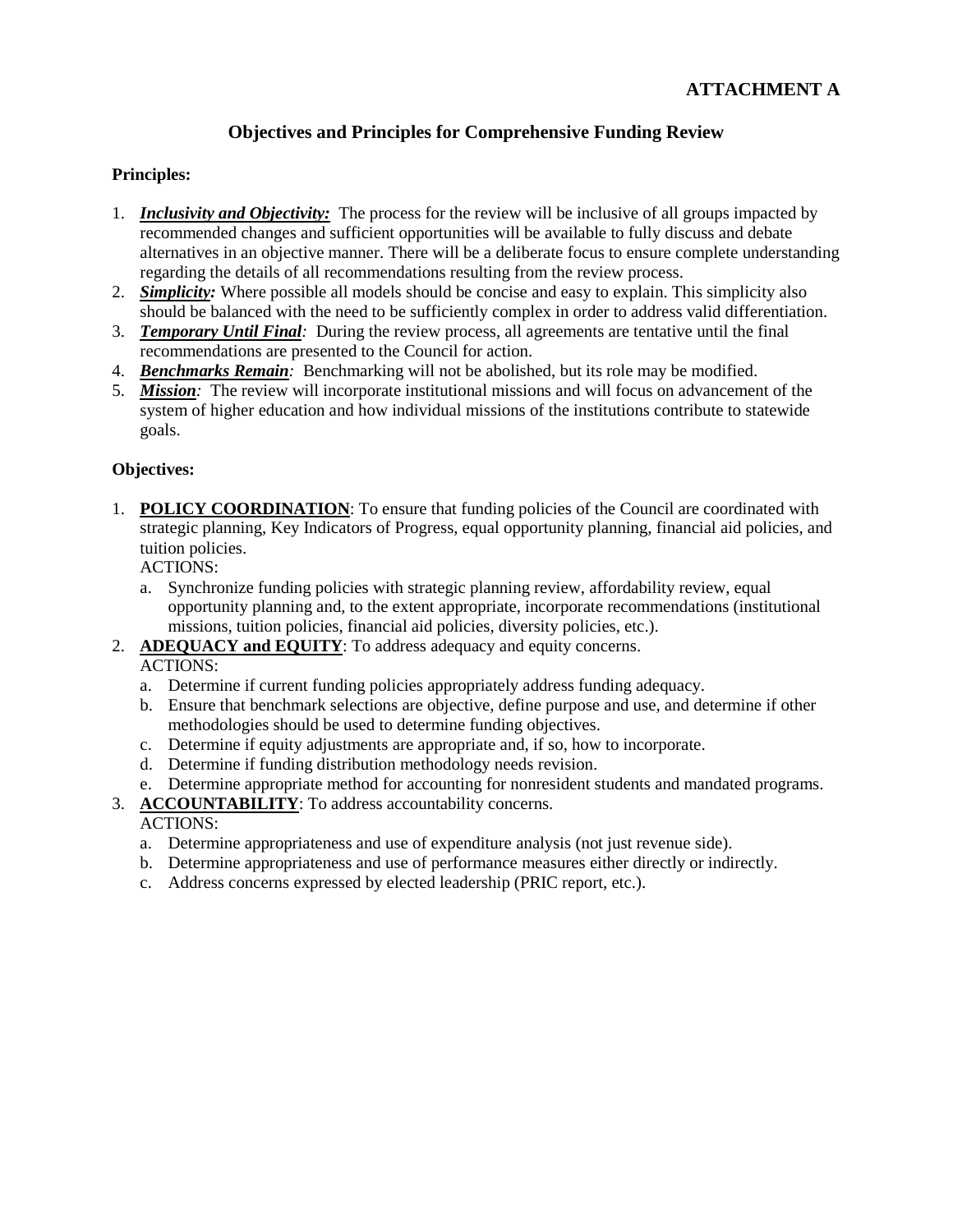| <b>Executive Summary of Progress Regarding Development of Draft Recommendations</b> |
|-------------------------------------------------------------------------------------|
| <b>Comprehensive Funding Review</b>                                                 |

| Major Issue                                | <b>Preliminary Decisions</b>                                                                                                                                                                                                                                                                                                                                                                | <b>Questions Remaining</b>                                                                                                                                                                                                                                                               |
|--------------------------------------------|---------------------------------------------------------------------------------------------------------------------------------------------------------------------------------------------------------------------------------------------------------------------------------------------------------------------------------------------------------------------------------------------|------------------------------------------------------------------------------------------------------------------------------------------------------------------------------------------------------------------------------------------------------------------------------------------|
| <b>Benchmarks</b>                          | Funding adequacy should be determined by a benchmark<br>٠<br>model.<br>A revision of the model is necessary.<br>٠<br>Tighter constraints should be applied to benchmark<br>п<br>selection.                                                                                                                                                                                                  | What are the appropriate selection criteria and<br>specification of model?<br>How should the Carnegie classification constraint be<br>factored?<br>How should UK's & UofL's research missions be<br>handled in the model?<br>Should the statistical model alone determine<br>benchmarks? |
| <b>Tuition Deduction</b>                   | Model should be more accurately specified based on<br>٠<br>tuition deduction.<br>Deduction should address adequacy and equity.<br>٠                                                                                                                                                                                                                                                         | Should there be a standard deduction or actual?<br>п<br>Should the deduction reflect policy on state's share vs.<br>student share?<br>Relationship between tuition deduction policy, tuition<br>п<br>setting policy, and other affordability policies.                                   |
| Small Institution<br>Adjustment            | Benchmark model does not accurately reflect need when<br>$\blacksquare$<br>institutions are very small because of diseconomies of<br>scale.<br>An adjustment should be made for institutions under<br>$\blacksquare$<br>4,000 headcount.                                                                                                                                                    | How should the adjustment be factored into the request<br>and how should it be factored into the Funding<br>Distribution Methodology?<br>Should some portion be considered a base adjustment<br>п<br>and, if so, what portion?                                                           |
| Performance Component                      | There should be a performance component in the model.<br>п<br>The performance indicators should be consistent with the<br>$\blacksquare$<br>state strategic agenda and the institutional action plans.                                                                                                                                                                                      | What performance indicators are appropriate?<br>How should performance be rewarded in the model?<br>How should performance related to benchmarks be<br>linked to performance related to the statewide key<br>indicator progress toward goals?                                            |
| <b>Funding Distribution</b><br>Methodology | Revision of the equity index should be based on nominal<br>٠<br>gap.<br>Revision of priorities for distribution.<br>$\blacksquare$                                                                                                                                                                                                                                                          | When should the new model be effective?<br>$\blacksquare$<br>Should priority be given M&O on new facilities under<br>the new model?                                                                                                                                                      |
| Capital                                    | Institutions should still be required to match a portion of<br>$\blacksquare$<br>new research buildings but should not have to match<br>instructional space.<br>Council should pursue additional agency bond flexibility.<br>$\blacksquare$<br>Institutions should still be required to match capital<br>$\blacksquare$<br>renewal funds but should receive reward for best<br>performance. | What is the appropriate match rate for research buildings<br>٠<br>and should the institutional match be weighted lower on<br>the front end and heavier on the back end of bond<br>payment schedules?<br>What is appropriate timeline for working on agency<br>٠<br>bond flexibility?     |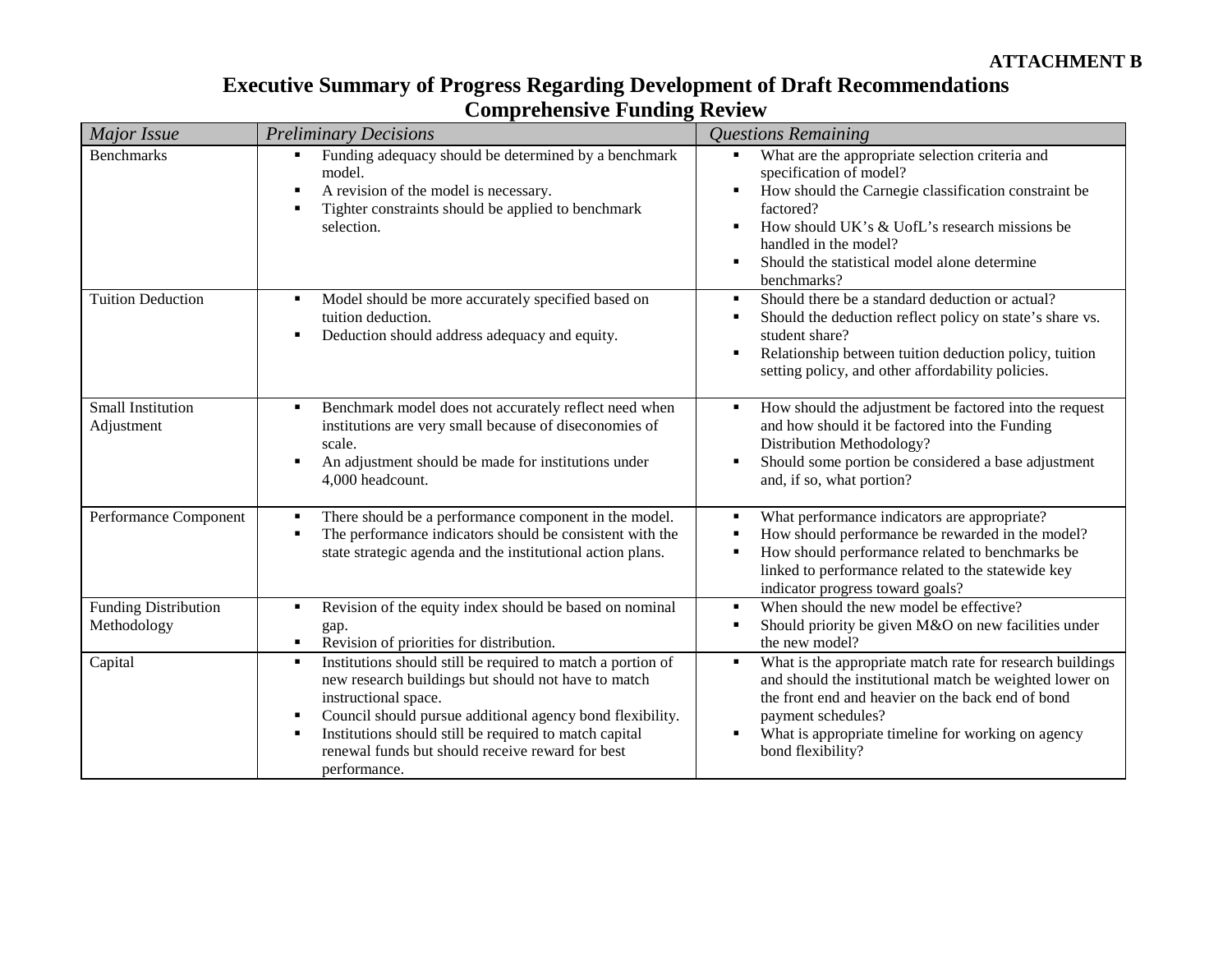# Base Funding Model and Performance Component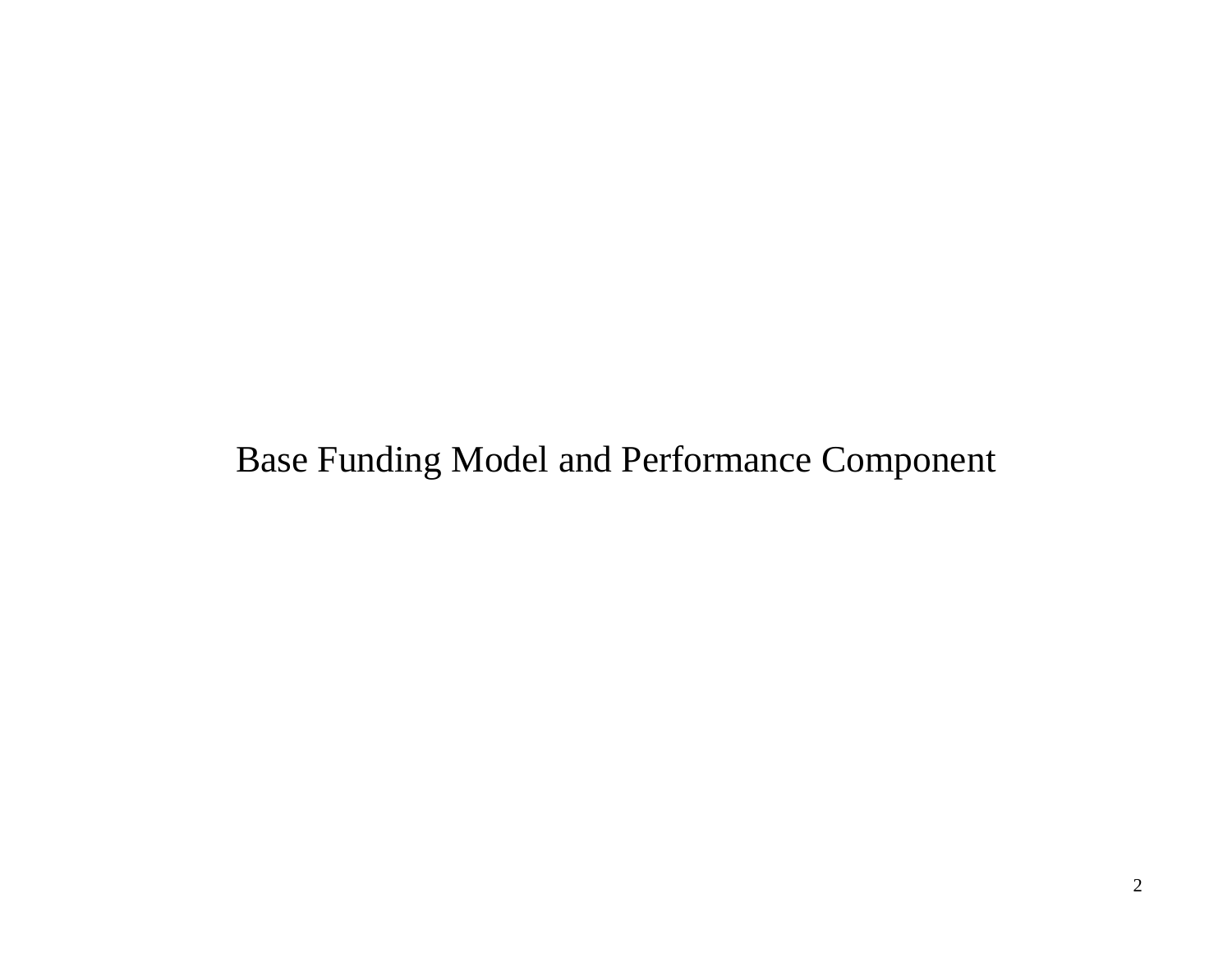# **Comparison of Possible Recommended Benchmark Model Changes and Rationale**

| <b>Description</b><br>of Change                                                              | <b>Rationale for Change/Public Policy</b>                                                                                                                                                                                                                                                                                                                                                                                                                                                                                                                                                  | <b>Current Model</b>                                                                                                                                                                                                                                              | <b>Possible Changes</b>                                                                                                                                                                                                                                                                      |
|----------------------------------------------------------------------------------------------|--------------------------------------------------------------------------------------------------------------------------------------------------------------------------------------------------------------------------------------------------------------------------------------------------------------------------------------------------------------------------------------------------------------------------------------------------------------------------------------------------------------------------------------------------------------------------------------------|-------------------------------------------------------------------------------------------------------------------------------------------------------------------------------------------------------------------------------------------------------------------|----------------------------------------------------------------------------------------------------------------------------------------------------------------------------------------------------------------------------------------------------------------------------------------------|
| <b>Benchmark</b><br><b>Selection</b>                                                         | • To link model to strategic planning process.<br>To provide a more objective and equitable<br>process.<br>To incorporate performance component.<br>$\bullet$<br>To Incorporate adequate differentiation among<br>institutions.                                                                                                                                                                                                                                                                                                                                                            | Cluster analysis based on 20 measures.<br>$\bullet$<br>Not constrained by Carnegie classification.<br>Significant differences between benchmark<br>$\bullet$<br>lists and measure of similarity among<br>institutions.<br>No performance component.<br>$\bullet$  | Cluster analyses: based on program mix and size and<br>$\bullet$<br>differentiation factors.<br>Most similar institutions based on model.<br>$\bullet$<br>Constrained within two Carnegie classifications.<br>$\bullet$<br>Controlled for measure of similarity.<br>$\bullet$                |
| Performance<br>Incentive                                                                     | To reward performance.<br>To link funding model to strategic planning<br>initiatives.                                                                                                                                                                                                                                                                                                                                                                                                                                                                                                      | No performance component in base model.<br>Performance component in current model<br>relates to incentive funding.                                                                                                                                                | Increase funding higher than standard level based on<br>performance relative to benchmark institutions.<br>Performance metrics consistent with strategic plan, key<br>$\bullet$<br>indicators, and institutional action agendas.                                                             |
| <b>Tuition</b><br><b>Deduction</b>                                                           | To equitably and more accurately account for<br>revenue available for student funding.<br>To determine appropriate policy position regarding<br>state responsibility vs. student's responsibility.<br>To provide incentive to minimize tuition and fee<br>$\bullet$<br>increases.                                                                                                                                                                                                                                                                                                          | Uses standard deduction, so tuition and fee<br>revenue higher than standard percentage is<br>ignored in the model - inflating funding gap by<br>ignoring revenue.                                                                                                 | Possible transition from standard deduction to actual<br>$\bullet$<br>deduction.<br>Accounting for state share vs. student share and link to<br>$\bullet$<br>public policy on state share or affordability.                                                                                  |
| <b>Measure of</b><br><b>Central</b><br><b>Tendency</b><br>(Standard<br><b>Funding Level)</b> | To make the measurement more statistically<br>sound (too few benchmark institutions for<br>percentile calculation).<br>To use the data from more than a few of the<br>benchmark institutions in the calculation of funding<br>objective.                                                                                                                                                                                                                                                                                                                                                   | Average of the 50 <sup>th</sup> , 55 <sup>th</sup> , and 60 <sup>th</sup> percentile<br>out of 19 benchmark institutions.                                                                                                                                         | Revised and labeled "standard funding level." Funding level<br>$\bullet$<br>based on funding levels of benchmark peer institutions.<br>Determined prior to the FY 2006-08 recommendation.                                                                                                    |
| <b>Mandated</b><br>Program<br><b>Deduction</b>                                               | Deduction for various mandated programs is<br>biased and collections are incomplete and difficult<br>to verify.<br>Except for land grant and agriculture, benchmark<br>$\bullet$<br>institutions have little incentive to report on<br>legislatively mandated programs (they have no<br>reason to separately track these programs).<br>Since the model identifies similar institutions, it is<br>reasonable to assume that these institutions have<br>similar mandated programs.<br>To the extent that the data are biased, this<br>component artificially inflates the funding objective. | Manual survey goes out to each benchmark<br>institution requesting data on legislatively<br>mandated programs.<br>These data are subtracted from all<br>$\bullet$<br>institutions.<br>Mandated programs must meet certain<br>criteria to be included on the list. | Deduction limited to Land grant, health science centers,<br>٠<br>and debt service.                                                                                                                                                                                                           |
| <b>Small Institution</b><br><b>Adjustment</b>                                                | • To address the issue of diseconomies of scale<br>facing smaller institutions with disproportionately<br>small headcount enrollments.                                                                                                                                                                                                                                                                                                                                                                                                                                                     | • No fixed cost adjustment.                                                                                                                                                                                                                                       | Headcount enrollment X fixed cost factor (for enrollments<br>$\bullet$<br>under 4,000).<br>The lower the enrollment level band, the higher the fixed<br>costs factor.<br>Determine appropriate portion as a base adjustment and<br>remaining portion as benchmark funds, but subject to cap. |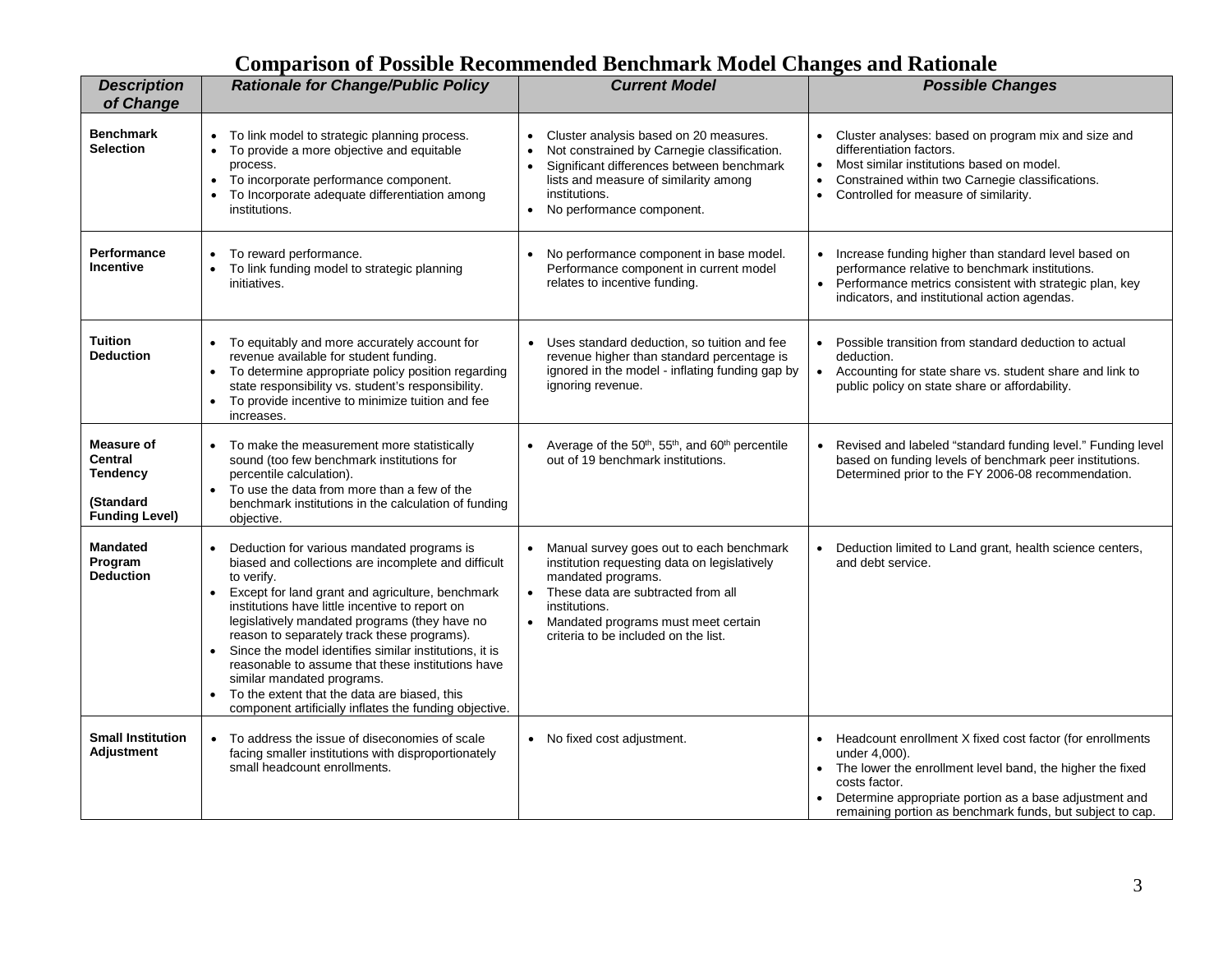Funding Distribution Model (FDM)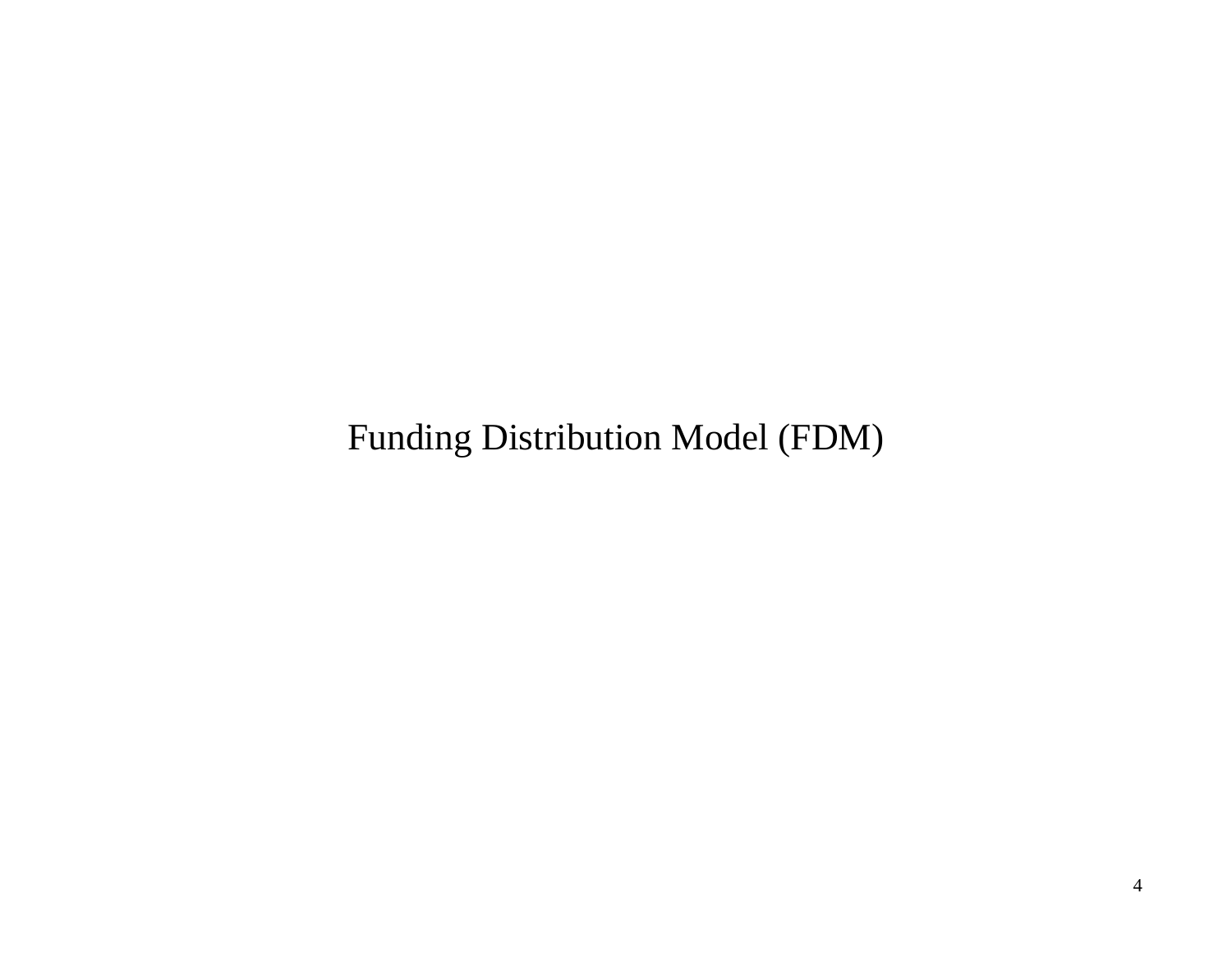# **Comparison of Possible Funding Distribution Methodology (FDM) Changes and Rationale**

| <b>Description</b><br>of Change        | <b>Rationale for Change</b>                                                                                                                                                                                                                                                                                                                                                                                                                                                                                                                                                                                                                                                                                                                                                                                                                                                     | <b>Current Model</b>                                                                                                                                                                                                                              | <b>Possible Changes</b>                                                                                                                                                                                                                                                                                          |
|----------------------------------------|---------------------------------------------------------------------------------------------------------------------------------------------------------------------------------------------------------------------------------------------------------------------------------------------------------------------------------------------------------------------------------------------------------------------------------------------------------------------------------------------------------------------------------------------------------------------------------------------------------------------------------------------------------------------------------------------------------------------------------------------------------------------------------------------------------------------------------------------------------------------------------|---------------------------------------------------------------------------------------------------------------------------------------------------------------------------------------------------------------------------------------------------|------------------------------------------------------------------------------------------------------------------------------------------------------------------------------------------------------------------------------------------------------------------------------------------------------------------|
| <b>Equity Index</b>                    | Current index inappropriately weights the base appropriation level.<br>Index does not fully address benchmark equity.<br>Proposed change addresses adequately both the funding gap and<br>$\bullet$<br>the magnitude of students at each institution and does not<br>inappropriately overstate the base appropriation level.                                                                                                                                                                                                                                                                                                                                                                                                                                                                                                                                                    | Per student gap (ratio of current<br>funding level to benchmark funding<br>level per student) is multiplied by<br>the net appropriation level.                                                                                                    | Nominal gap, or the difference between the<br>actual appropriation level and the benchmark<br>model generated funding level.                                                                                                                                                                                     |
| <b>M&amp;O</b>                         | At full benchmark funding levels, M&O for new facilities would<br>theoretically already be included since the benchmark model is a<br>revenue model and no expenditure items except for debt service and<br>some mandated programs are backed out of the calculations.<br>However, M&O is an important enough priority to be considered<br>$\bullet$<br>separately for the following reasons:<br>If not treated separately insufficient funds would be available<br>because the benchmark objective has not been fully funded in<br>the past.<br>Until recently, it has been the state's practice to treat M&O<br>$\circ$<br>separately given that decisions on new facilities are sometimes<br>out of the control of the institution (inflexible fixed cost).<br>M&O should continue to be a priority for funding, but should be a<br>lower priority than is the current case. | Funds M&O as a base adjustment.<br>Funding for M&O is 1 <sup>st</sup> priority of<br>$\bullet$<br>funding along with debt service and<br>UofL hospital contract.                                                                                  | Distinguish M&O for new facilities as<br>separate from base adjustments and set the<br>priority lower than other base adjustments,<br>proportional, and benchmark funding.                                                                                                                                       |
| <b>Priorities</b>                      | Current model makes M&O for new facilities and proportional<br>increases too high of a priority.<br>Funding would have to reach too high a level before even one dollar<br>$\bullet$<br>is distributed to benchmark equity.                                                                                                                                                                                                                                                                                                                                                                                                                                                                                                                                                                                                                                                     | <b>Priority 1 - fully fund base</b><br>adjustments including M&O on new<br>facilities.<br>Priority 2 - proportional increase of<br>1 or 2% depending on funding<br>levels and current services<br>percentage.<br>• Priority 3 - Benchmark Equity. | Priority 1 - Base adjustments.<br>$\bullet$<br>Priority 2 - 50%/50% proportional/benchmark<br>equity up to current services increase of net<br>base funding level.<br>Priority 3 - fully fund M&O.<br><b>Priority 4 - same as Priority 2 except</b><br>$\bullet$<br>proportional capped at current services.     |
| Equity<br>Adjustment                   | To ensure that an institution's recommended appropriation level does<br>not fall disproportionately below the average percent benchmark<br>funding of most institutions.                                                                                                                                                                                                                                                                                                                                                                                                                                                                                                                                                                                                                                                                                                        | • No equity adjustment.                                                                                                                                                                                                                           | Institutions qualify with at least a 20<br>$\bullet$<br>percentage point gap from the average<br>percent funded of most institutions.<br>• Adjustment is dollar value of actual funding<br>level to the average funding level of most<br>institutions.<br>Equity adjustment will be made in the equity<br>index. |
| <b>Small Institution</b><br>Adjustment | To provide an adjustment for small institutions based on<br>$\bullet$<br>diseconomies of scale.                                                                                                                                                                                                                                                                                                                                                                                                                                                                                                                                                                                                                                                                                                                                                                                 | • No adjustment.                                                                                                                                                                                                                                  | Half of the adjustment as a first priority base<br>adjustment and the remaining portion in the<br>equity index.                                                                                                                                                                                                  |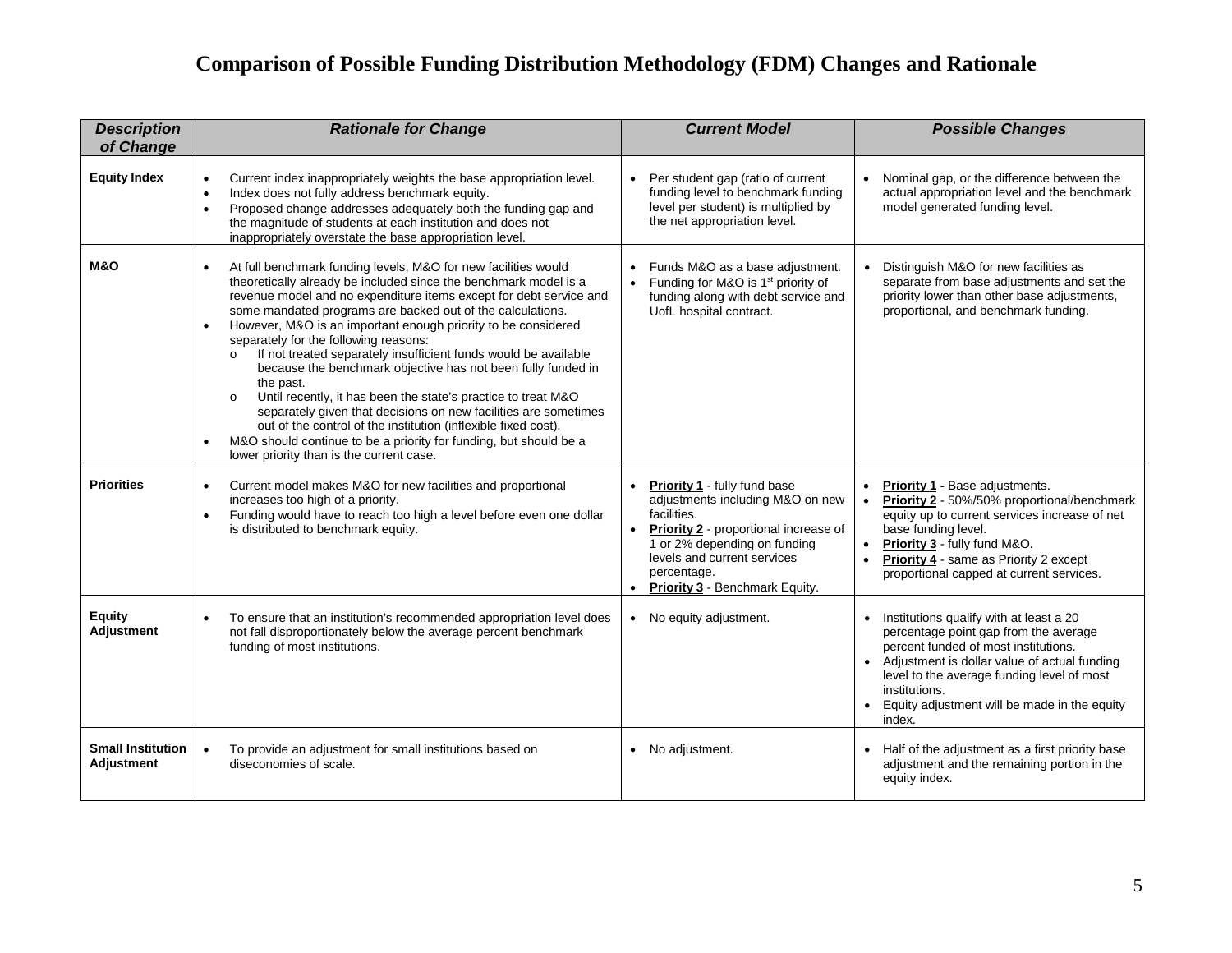# Capital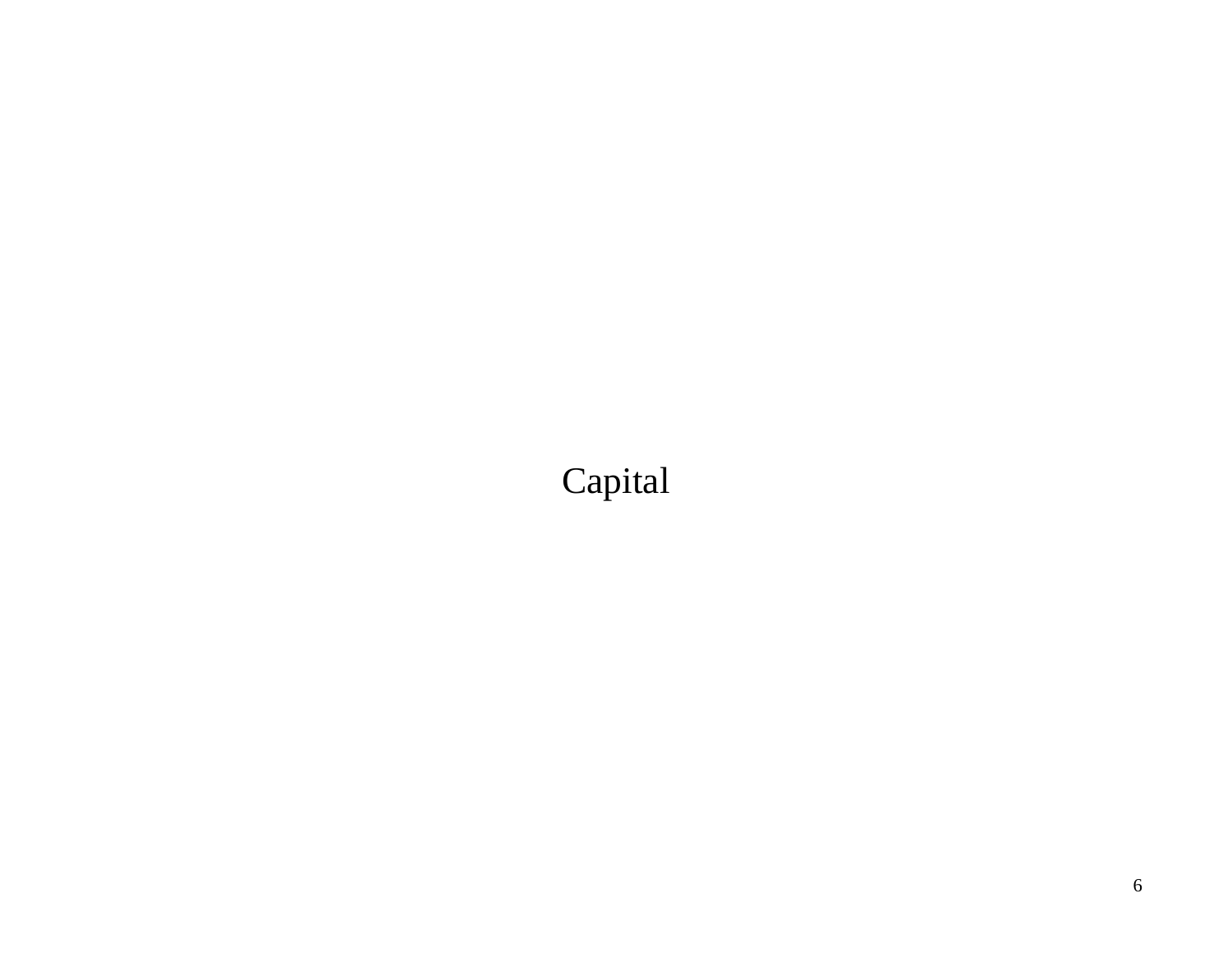# **Comparison of Possible Capital Changes and Rationale**

| <b>Description of</b><br><b>Change</b>                                                                                  | <b>Rationale for Change</b>                                                                                                                                                                                                                                                                                                                                                                                                                                                                                                                                                                                                                             | <b>Current Process</b>                                                                                                                                                                                                                                                                                                                                                                                                                                                                                                                                       | <b>Possible Changes</b>                                                                                                                                                                                                                                                                                                                                                                                                                                               |
|-------------------------------------------------------------------------------------------------------------------------|---------------------------------------------------------------------------------------------------------------------------------------------------------------------------------------------------------------------------------------------------------------------------------------------------------------------------------------------------------------------------------------------------------------------------------------------------------------------------------------------------------------------------------------------------------------------------------------------------------------------------------------------------------|--------------------------------------------------------------------------------------------------------------------------------------------------------------------------------------------------------------------------------------------------------------------------------------------------------------------------------------------------------------------------------------------------------------------------------------------------------------------------------------------------------------------------------------------------------------|-----------------------------------------------------------------------------------------------------------------------------------------------------------------------------------------------------------------------------------------------------------------------------------------------------------------------------------------------------------------------------------------------------------------------------------------------------------------------|
| <b>Condition and Fit-for-use</b><br>of Existing Space                                                                   | $\bullet$<br>Facilitates the need to continue to include<br>space condition as a factor in the capital<br>projects evaluation and recommendation<br>process.                                                                                                                                                                                                                                                                                                                                                                                                                                                                                            | Evaluation of space or its fit-for continued use as<br>a part of the biennial capital projects review and<br>recommendation process.<br>• CPE issue an RFP and select independent<br>consultant.<br>• Cost of consultant paid by CPE.<br>• To continue to incorporate the quality of the<br>space in the evaluation process.                                                                                                                                                                                                                                 | Continue the evaluation of space or its fit-for<br>$\bullet$<br>continued use as a part of the biennial capital<br>projects review and recommendation process.<br>That CPE issue an RFP to determine the cost.<br>$\bullet$<br>Funding would be shared among the institutions<br>and CPE.                                                                                                                                                                             |
| <b>Match to Construct</b><br><b>Research Space</b>                                                                      | Institutions have a revenue stream available<br>$\bullet$<br>to share debt service.<br>There are limited funds available from the<br>$\bullet$<br>state for capital construction.<br>To recognize changing grant funds<br>$\bullet$<br>environment and ability of institutions to<br>fund the match.<br>Research space in the 22 UK/UofL<br>$\bullet$<br>benchmark states experiences a range of<br>support from a low 0 percent to 100 percent<br>institution support for construction.<br>Most states fall into the 40 to 100 percent<br>$\bullet$<br>category of institutional support to construct<br>research space (average above 50<br>percent). | $\bullet$<br>Institutions are asked to share the responsibility<br>for construction of research space (40 cents on<br>the dollar).<br>Recognition of available revenue stream that can<br>$\bullet$<br>be dedicated to the capitalized cost of providing<br>research space.<br>• Since 1997 research space has been requested<br>by CPE and the Governor, and funded by the GA<br>as a shared responsibility.<br>In the 2004-06 budget process the CPE<br>$\bullet$<br>recommended 60/40, the Governor requested<br>50/50, but the GA did not pass a budget. | Continue the practice of a shared responsibility<br>between the state and the institution to construct<br>research space requiring an institutional match, but<br>examine appropriate level of match and evaluate<br>other financing options.<br>Allow instructional space to be excluded from the<br>match calculation.<br>Allow the use of internal and external fund sources<br>$\bullet$<br>to count as a match against total project cost.                       |
| <b>Institutional Match to</b><br><b>Access State Funds in</b><br><b>Capital Renewal and</b><br><b>Maintenance Pools</b> | Recognizes institutional performance in<br>$\bullet$<br>addressing ongoing major maintenance of<br>E&G facilities.<br>Recognizes the shared responsibility<br>$\bullet$<br>between the state and the institution for<br>facilities maintenance.<br>Recognizes and encourages institutions to<br>budget for ongoing major maintenance of<br>E&G facilities.                                                                                                                                                                                                                                                                                              | Practice is that institutions should share the<br>$\bullet$<br>responsibility for deferred maintenance, capital<br>renewal and maintenance of facilities (match<br>range is \$0.75 to \$1 per each \$1 of state funds).<br>Does not recognize efforts by institutions to<br>budget for the ongoing major maintenance of<br>E&G facilities.<br>• Allows use of eligible expenditures on completed<br>projects from CRM list as a credit against<br>institutional share of the pool to access funds to<br>complete other projects.                             | Continue the current practice to require an<br>$\bullet$<br>institutional match to access state funds in capital<br>renewal pool.<br>Reduce match ranges to \$0.60 - \$1 per each \$1 of<br>$\bullet$<br>state funds based on performance.<br>Strengthen the evaluation of institutional<br>performance on postsecondary education<br>maintenance standard.                                                                                                           |
| <b>Establish Statewide</b><br><b>Capital Project Priorities</b>                                                         | Implements the policy adopted by CPE in<br>$\bullet$<br>July 2001.<br>The priorities establish categories/project<br>$\bullet$<br>priorities for planning purposes only. The<br>planning priorities may change when a<br>capital projects recommendation is made to<br>the Governor in November of odd-<br>numbered years.<br>CPE adopt a process at its May 2005<br>meeting.                                                                                                                                                                                                                                                                           | The Council typically provides capital priority<br>categories to the Capital Planning Advisory<br>Board.<br>Projects recommended by the CPE in the prior<br>$\bullet$<br>biennial recommendation not authorized by the<br>GA are typically identified as the priorities for the<br>upcoming biennium.                                                                                                                                                                                                                                                        | Submit capital project priorities for inclusion in the<br>Statewide Capital Plan to the Capital Planning<br>Advisory Board in July 2005.<br>The workgroup continue beyond the November<br>$\bullet$<br>2004 CPE meeting. Develop first draft by March<br>2005 and a final recommendation for CPE action at<br>its May 2005 meeting.<br>Use the advice of a professional consultant to<br>inform the workgroups' deliberations and<br>development of a recommendation. |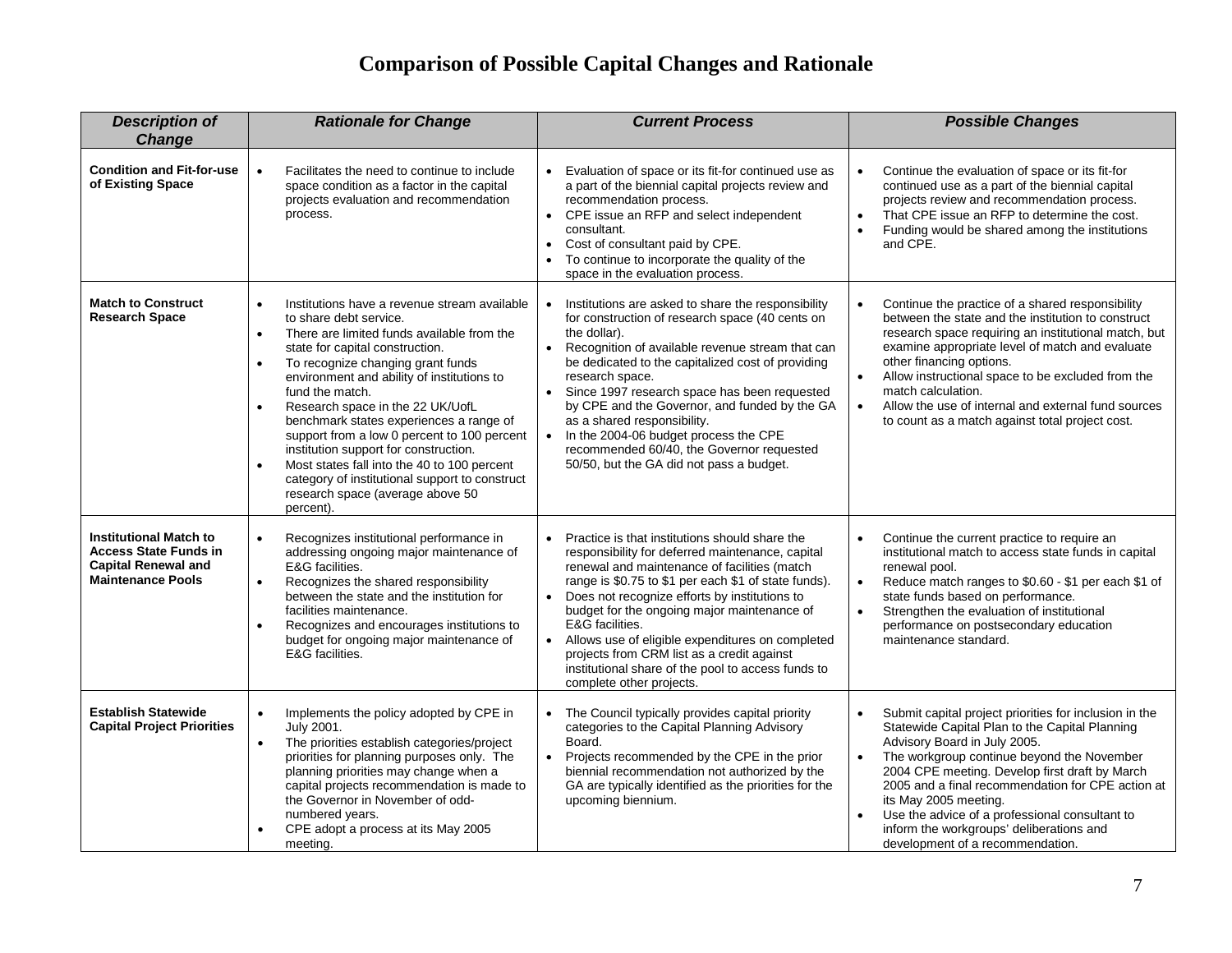| <b>Description of</b><br><b>Change</b>                                                             | <b>Rationale for Change</b>                                                                                                                                                                                                                                                                                                                                                                                                                                                                     | <b>Current Process</b>                                                                                                                                                                                                                                                                                                                                                        | <b>Possible Changes</b>                                                                                                                                                                                                                                                                                                                                                                                                         |
|----------------------------------------------------------------------------------------------------|-------------------------------------------------------------------------------------------------------------------------------------------------------------------------------------------------------------------------------------------------------------------------------------------------------------------------------------------------------------------------------------------------------------------------------------------------------------------------------------------------|-------------------------------------------------------------------------------------------------------------------------------------------------------------------------------------------------------------------------------------------------------------------------------------------------------------------------------------------------------------------------------|---------------------------------------------------------------------------------------------------------------------------------------------------------------------------------------------------------------------------------------------------------------------------------------------------------------------------------------------------------------------------------------------------------------------------------|
| <b>Institutional Flexibility to</b><br><b>Issue Agency Bonds</b>                                   | Allow more institutional flexibility in terms of<br>$\bullet$<br>timing, project identification, and<br>management of funds to address capital<br>needs.<br>Relieve the Commonwealth of an implied<br>moral obligation to assume liability in case<br>of default.<br>Remove such debt from the official state<br>$\bullet$<br>debt pool.                                                                                                                                                        | CPE requests a pool of bond authority to be<br>distributed among the institutions to address<br>capital issues related to non-education and<br>general space needs.                                                                                                                                                                                                           | Establish a joint (LRC/CPE/ Executive Branch/<br>Institutions) committee to develop possible<br>language and guidelines to establish an approach<br>to flexibility in time for consideration by the 2005 or<br>2006 session of the General Assembly.<br>Institutions should continue to seek flexibility to<br>issue debt that is supported by institutional<br>(agency) revenue for non-educational and general<br>facilities. |
| Reporting and use of<br><b>Room Utilization Data</b>                                               | Implements a policy of maximum utilization<br>$\bullet$<br>of available space.<br>Encourages proper reporting of information.<br>$\bullet$<br>Encourages management flexibility and<br>collaboration among departments.                                                                                                                                                                                                                                                                         | The Council typically reports room utilization but<br>does not actively use the utilization report to<br>inform the evaluation or recommendation of<br>capital projects.                                                                                                                                                                                                      | Retain the current reporting of room and station<br>utilization and use it to inform the evaluation of<br>capital projects when the institution's performance<br>is more than 10 points below the adopted standard<br>for weekly scheduling of rooms or more than 10<br>points below the student station occupancy<br>standard.                                                                                                 |
| <b>Teaching Lab Guidelines</b><br>for Combined<br><b>Community and</b><br><b>Technical College</b> | KCTCS has combined the community and<br>$\bullet$<br>technical colleges into districts under a<br>single management system.<br>The combined community and technical<br>$\bullet$<br>college space guidelines recognize the<br>change in management and measure need<br>based on the combined resources of the<br>district.<br>When the current guidelines were adopted<br>$\bullet$<br>the consultant recommended that the<br>guidelines for the technical colleges be<br>reviewed and updated. | Have separate space guidelines for community<br>colleges and technical colleges.<br>Current teaching lab guidelines specify 8 asf per<br>fte student for community colleges and 24 asf per<br>fte for technical colleges.<br>Current teaching lab guidelines specify 8 asf per<br>fte student for research institutions and 10 asf per<br>fte for comprehensive institutions. | Create combined space guidelines for community<br>and technical colleges that provide 30 asf per fte<br>for teaching labs.<br>Identify the need for additional teaching lab space<br>by combining the calculation of the separate<br>colleges to the district level.<br>Retain the current teaching lab guidelines for<br>research and comprehensive institutions.                                                              |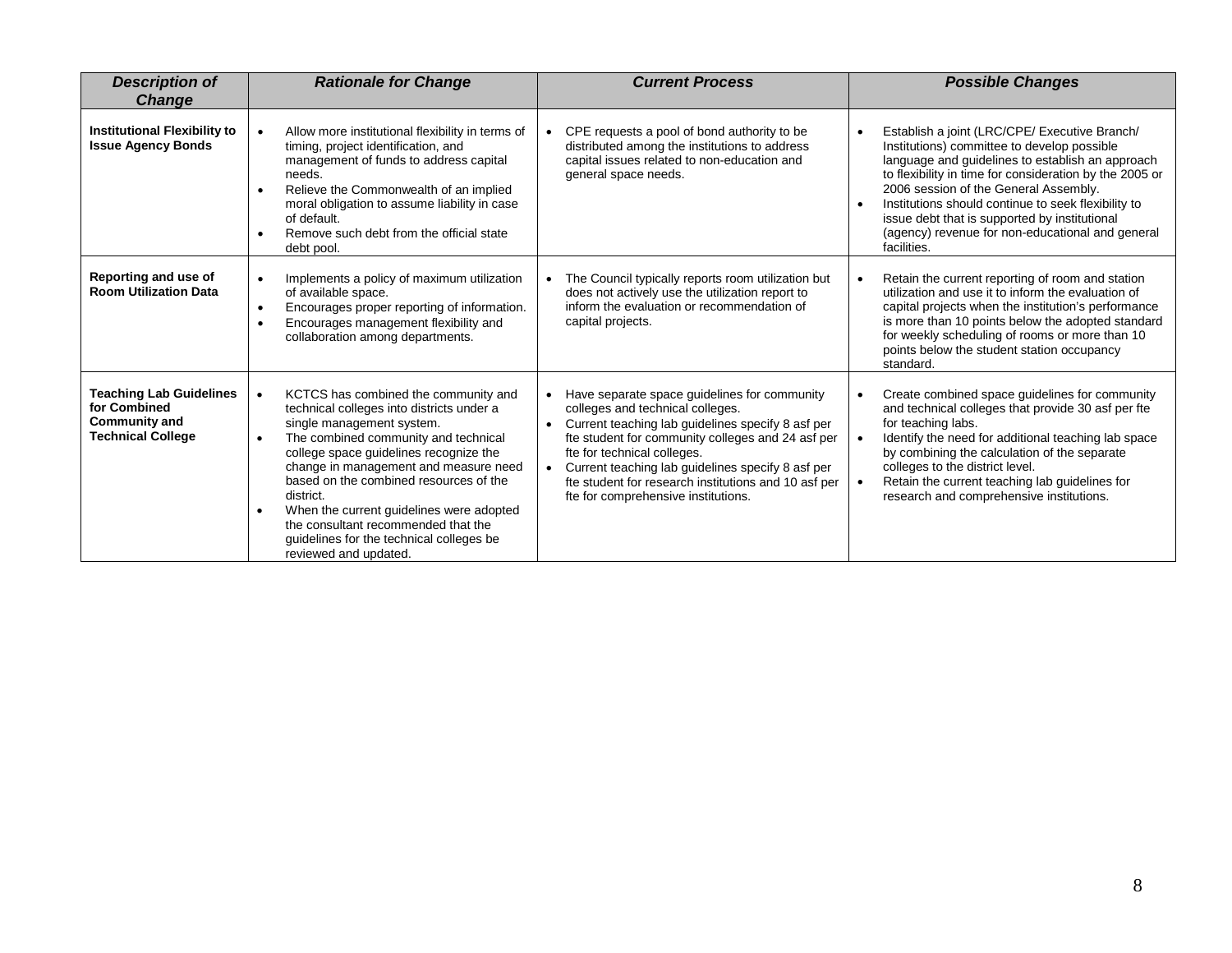# Trust Funds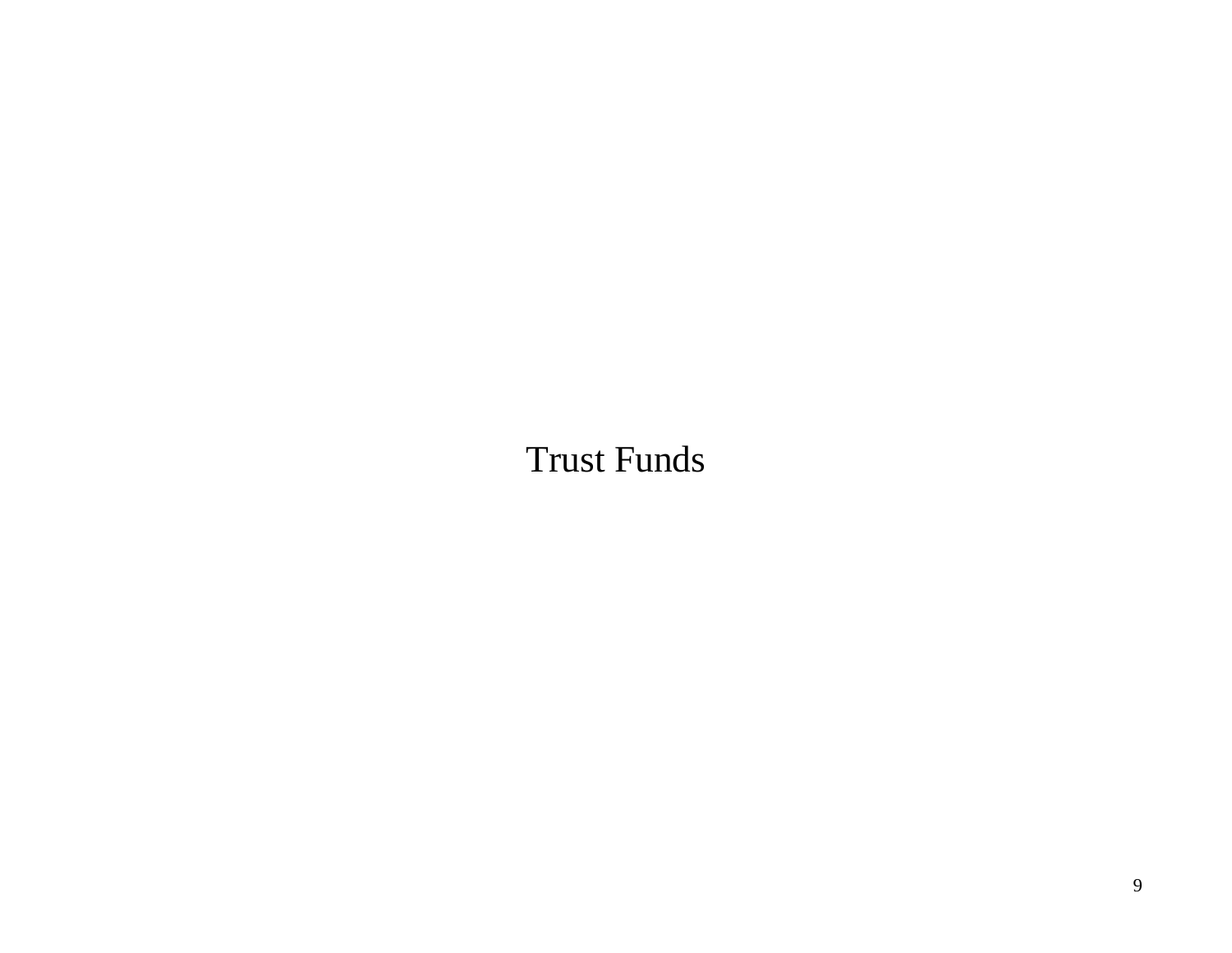# **Recommended Trust Funds Review Changes and Rationale**

| <b>Description of Issues</b>                                                              | <b>Rationale for Review</b>                                                                                                                                                                                                    | <b>Current/Previous Process</b>                                                                                                                         | <b>Proposed/Adopted Process</b>                                                                                                                                              |  |
|-------------------------------------------------------------------------------------------|--------------------------------------------------------------------------------------------------------------------------------------------------------------------------------------------------------------------------------|---------------------------------------------------------------------------------------------------------------------------------------------------------|------------------------------------------------------------------------------------------------------------------------------------------------------------------------------|--|
| <b>Endowment Match Program</b><br><b>Guidelines</b><br>Uses of Funds                      | UK officials requested a change in the<br>$\bullet$<br>guidelines so that program funds could be<br>used to support the research and salary<br>expenses of nontenured medical school<br>faculty.                               | The existing guidelines did not allow program<br>funds to be used to support faculty who were<br>not named chairs or professors.                        | A "Research Scholars" category was added<br>to the guidelines, allowing support for a<br>limited number of nontenured, medical<br>school faculty for a maximum of six years. |  |
| Applied Research                                                                          | The quidelines stipulate that 50% of<br>$\bullet$<br>comprehensive university funds be used to<br>support Programs of Distinction or "applied<br>research programs." Campus officials asked<br>CPE to define applied research. | The existing guidelines did not provide an<br>adequate definition of "applied research<br>programs" in the comprehensive university<br>50% requirement. | An addendum specifying criteria for applied<br>research program eligibility was added to the<br>quidelines.                                                                  |  |
| <b>Program Diversity</b>                                                                  | The 2003 budget bill (HB 269) directs the<br>$\bullet$<br>universities to develop plans to achieve<br>reasonable gender and ethnic diversity<br>among match program faculty and financial<br>aid recipients.                   | The existing guidelines did not include a<br>statement about gender or ethnic diversity.                                                                | A statement incorporating the diversity<br>provisions of HB 269 was added to the<br>guidelines.                                                                              |  |
| <b>Endowment Match Program</b><br><b>Reporting Procedures</b><br><b>Outcomes Measures</b> | The General Assembly is asking for                                                                                                                                                                                             | Current reporting procedures deferred                                                                                                                   | Add agreed upon outcomes measures to                                                                                                                                         |  |
|                                                                                           | outcomes-based information with increasing<br>frequency.                                                                                                                                                                       | outcomes-based information until program<br>maturity.                                                                                                   | comprehensive database reports.<br>Report descriptive information about<br>$\bullet$                                                                                         |  |
| Web-Based Reporting                                                                       | Descriptive data about program faculty is<br>$\bullet$<br>difficult to compile and quickly becomes<br>obsolete.                                                                                                                | • Once a year, the universities submit detailed<br>reports containing data about program faculty.                                                       | program faculty on university Websites.<br>Add a new pledge payment schedule to the<br>$\bullet$                                                                             |  |
| Pledge Payment Schedule                                                                   | Campus officials asked CPE staff to find<br>$\bullet$<br>ways to simplify the match program-<br>reporting process.                                                                                                             | Once a year, the universities report dates and<br>amounts of payments received and payments<br>anticipated for each donor.                              | annual summary report showing the dollar<br>amount and percent paid for each<br>endowment account.                                                                           |  |
| <b>Detailed Reports</b>                                                                   | Campus officials asked CPE staff to find<br>$\bullet$<br>ways to reduce the match program-<br>reporting burden.                                                                                                                | • Once a year, the universities submit hundreds<br>of pages of detailed descriptive data.                                                               | Eliminate detailed endowment reports from<br>match program reporting requirements.                                                                                           |  |